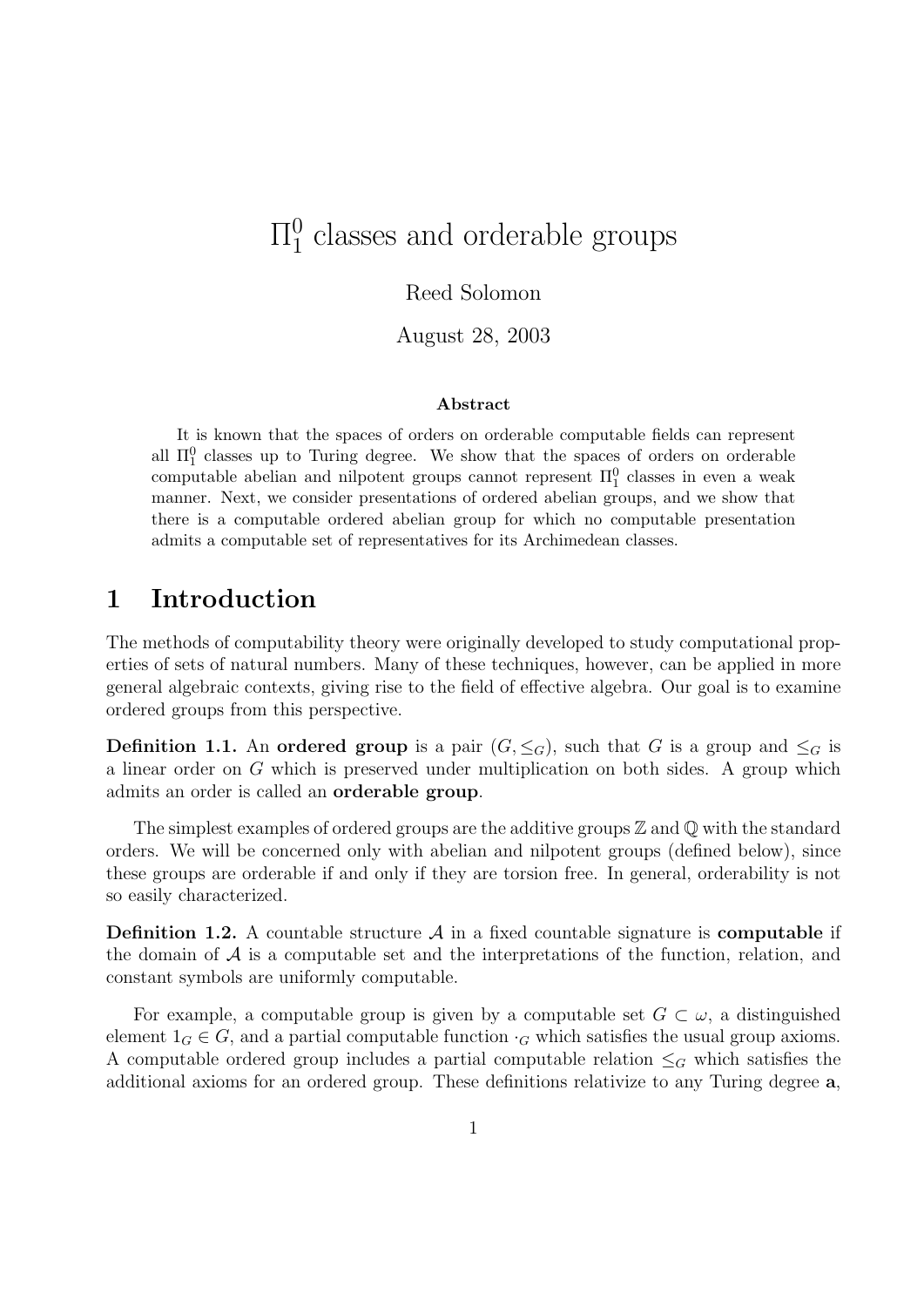in which case we assume G,  $\cdot_G$ , and  $\leq_G$  are all **a**-computable. We drop the subscripts on  $\cdot_G$ and  $\leq_G$  unless they are needed to avoid confusion, and for abelian groups, we use  $+$  and 0 in place of  $\cdot$  and 1.

Note the following distinctions in terminology. A computable ordered group refers to a computable group with a fixed computable order. An orderable computable group is a computable group which admits an order, although this order need not be computable. On the other hand, a computably orderable computable group is a computable group which admits a computable order.

Considerable work has been done on orderable computable fields, and we will show that in some respects, groups behave quite differently from fields. The initial question to ask about orderable computable fields or groups is whether they always admit a computable order. In both cases, the answer is no.

Theorem 1.3 (Rabin (1960)). There exists an orderable computable field with no computable order.

Theorem 1.4 (Downey and Kurtz (1986)). There exists an orderable computable abelian group with no computable order.

We will use  $\Pi_1^0$  classes to further analyze the computational properties of orders on groups. Given a fixed coding of  $2<sup>{\omega}</sup>$ ,  $\Pi_1^0$  classes are defined as follows.

Definition 1.5. A computable binary branching tree is a nonempty computable set  $T \subseteq 2^{\lt \omega}$  which is closed under initial segments. The set of paths through a computable binary branching tree is called a  $\Pi_1^0$  class.

The Turing degrees of members of  $\Pi_1^0$  classes have been intensely studied, and below are two examples of the known results. Recall that a set A has low Turing degree if  $A' \equiv_T 0'$ .

Theorem 1.6 (Jockusch Jr. and Soare (1972)). Every nonempty  $\Pi^0_1$  class has a member of low Turing degree.

Theorem 1.7 (Jockusch Jr. and Soare (1972)). There is an infinite  $\Pi_1^0$  class C such that, for all  $f, g \in C$ , if  $f \neq g$ , then f and g have incomparable Turing degrees.

 $\Pi^0_1$  classes are powerful tools for studying theorems in combinatorics, algebra, and analysis (see Cenzer and Remmel (1999)). They arise naturally in mathematics, because many constructions can be viewed as taking place on a binary branching tree. The binary branching allows guessing in such a way that mistakes can be corrected at a finite level by terminating all branches extending an incorrect guess. Therefore, the infinite paths correspond exactly to the desired mathematical objects. The precise mechanics of such a construction are not relevant to this article, since we will prove only negative results concerning the representation of  $\Pi_1^0$  classes. For the full details, see Cenzer and Remmel (1999), or for applications directly related to orderable groups, see Solomon (1998).

Metakides and Nerode used  $\Pi_1^0$  classes to analyze the space of orders of computable fields. They showed that  $\Pi_1^0$  classes exactly capture the effective content of these spaces. For a given field  $F$ ,  $\mathbb{X}(F)$  denotes the space of all orders on  $F$ .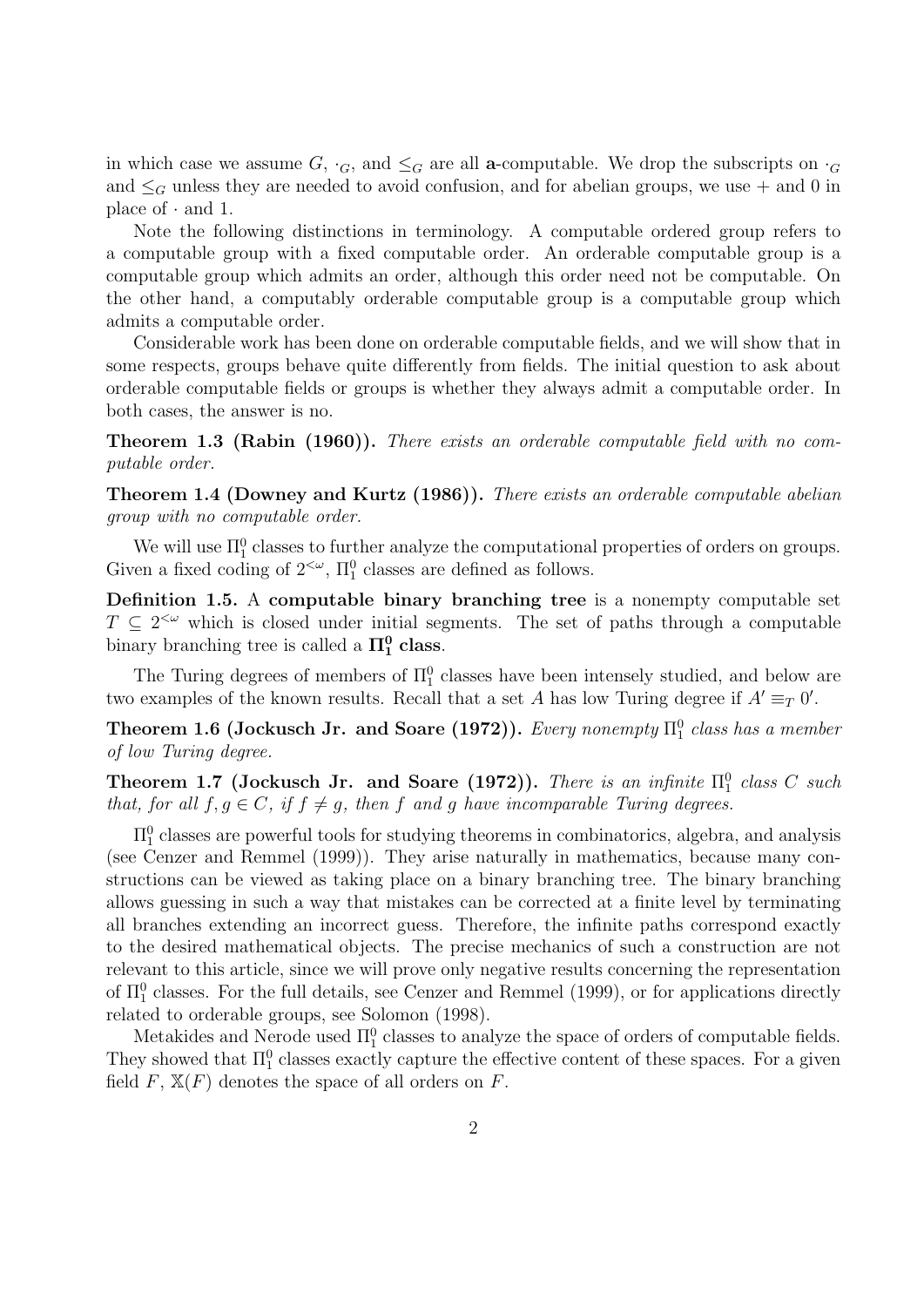Theorem 1.8 (Metakides and Nerode (1979)). Let F be an orderable computable field. There is a  $\Pi_1^0$  class C and a Turing degree preserving bijection  $\varphi : \mathbb{X}(F) \to C$ .

Theorem 1.9 (Metakides and Nerode (1979)). Let C be a  $\Pi^0_1$  class. There is a computable field F and a Turing degree preserving bijection  $\varphi : \mathbb{X}(F) \to C$ .

Theorems 1.8 and 1.9 allow the transfer of facts about  $\Pi_1^0$  classes directly to the space of orders on a computable field. For example, Theorems 1.6 and 1.8 show that, although there are orderable computable fields which do not admit a computable order, every such field has an order of low Turing degree. Theorem 1.9 is more important, however, since it allows us to transfer results such as Theorem 1.7. Together, these theorems imply that there is an orderable computable field for which any two distinct orders have noncomparable Turing degrees.

It is part of the folklore that the analogue of Theorem 1.8 holds for orderable groups with essentially the same proof (for more details, see Solomon (1998)). Therefore, every orderable computable group must have an order of low Turing degree. Downey and Kurtz asked whether some analogue of Theorem 1.9 holds for computable torsion free abelian groups. In Section 2, we describe several variations of this question, and in Section 3, we show that none of these versions of Theorem 1.9 holds for computable torsion free abelian groups. In Section 4, we extend these negative results to the class of torsion free nilpotent groups.

The results of Sections 3 and 4 demonstrate an interesting phenomenon in reverse mathematics. In reverse mathematics, one studies the proof theoretic strength of theorems by proving they are equivalent to weak subsystems of second order arithmetic (see Simpson (1999)). The subsystem WKL<sub>0</sub> includes comprehension over  $\Delta_1^0$  formulas plus Weak König's Lemma, which states that every infinite binary branching tree has an infinite path.

Theorem 1.10 (Hatzikiriakou and Simpson (1990), Solomon (1998)). The following are equivalent over  $RCA_0$ .

- 1.  $WKL_0$ .
- 2. Every torsion free abelian group is orderable.
- 3. Every torsion free nilpotent group is orderable.

Typically, theorems which are equivalent to  $WKL_0$  yield relatively strong representations of  $\Pi_1^0$  classes. Sections 3 and 4 show that despite the equivalences of Theorem 1.10, the spaces of orders on computable torsion free abelian or nilpotent groups do not suffice to represent  $\Pi_1^0$  classes in even a weak manner.

In the last two sections, we consider whether it is possible to avoid results like Theorem 1.4 by carefully choosing the presentation of a group.

**Definition 1.11.** A computable presentation of a group  $G$  is a computable group  $H$  such that  $G \cong H$ .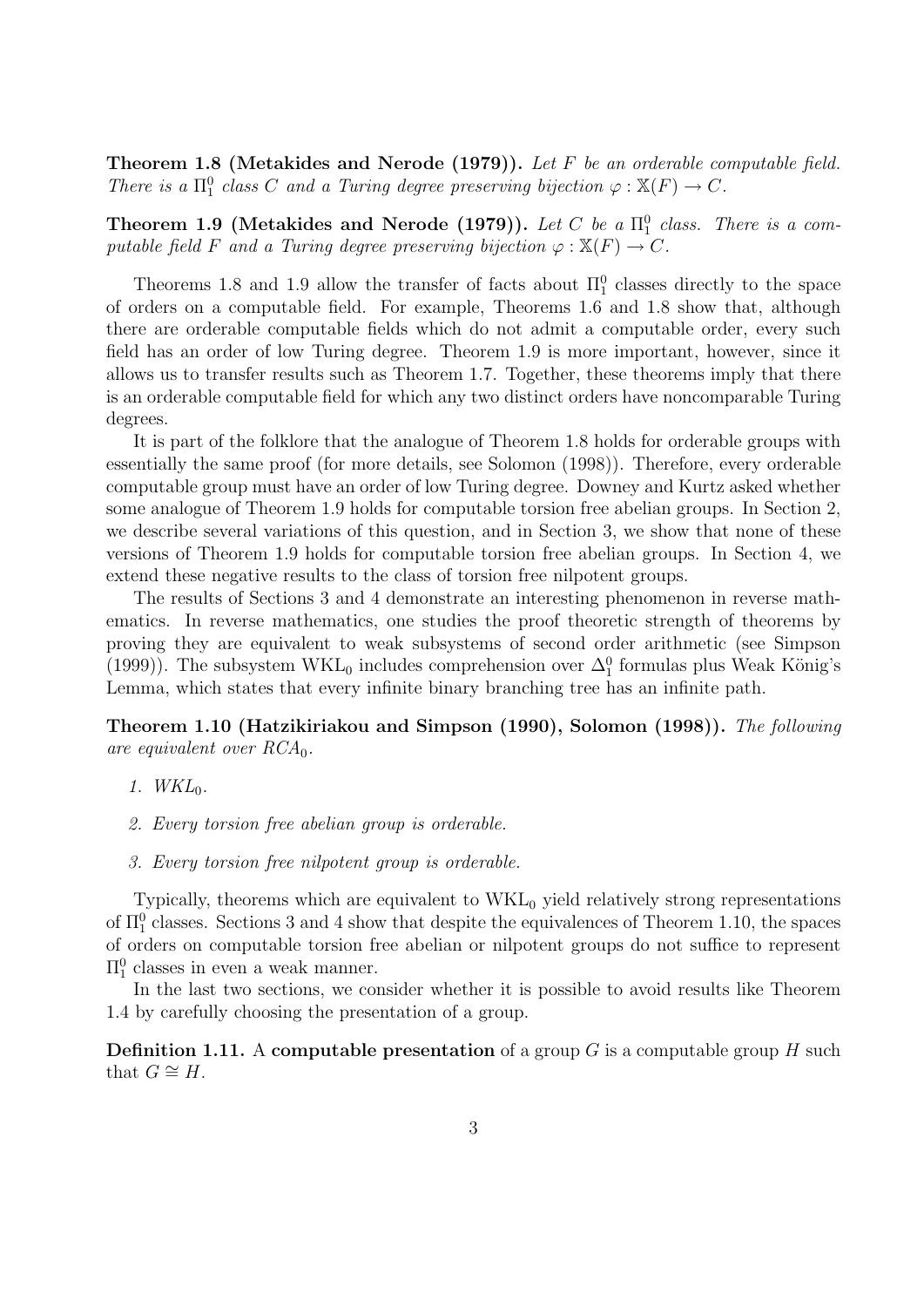In Section 5, we show that although a particular computable torsion free abelian group G may not have a computable order, there is always a computable presentation of G which does admit a computable order.

In Section 6, we consider whether a similar situation holds for sets of representatives for the Archimedean classes of a computable ordered group (all terms defined below). In this case, it turns out that we cannot even guarantee that a computable ordered group will have a computable presentation which has a computable set of unique representatives for the Archimedean classes.

Our notation is standard. We follow Soare (1987) for the computability theory. Degrees will always refer to Turing degrees and the degree of a set A is denoted  $deg(A)$ . For ordered groups, we follow the notation of Kokorin and Kopytov (1974) and Fuchs (1963).

### 2 Ordered groups

We begin this section with two useful examples of ordered abelian groups.

**Example 2.1.** If G is a free abelian group with generators  $a_i$  for  $i \in \omega$ , then the elements of G are formal sums  $\sum_{i\in I} r_i a_i$  in which  $I \subseteq \omega$  is a finite set,  $r_i \in \mathbb{Z}$ , and  $r_i \neq 0$ . To compare this element with  $\sum_{j\in J} q_j a_j$ , let  $K = I \cup J$ ,  $r_k = 0$  for  $k \in K \setminus I$ , and  $q_k = 0$  for  $k \in K \setminus J$ . The lexicographic order is defined by  $\sum_{i\in I} r_i a_i < \sum_{j\in J} q_j a_j$  if and only if  $r_k < q_k$ , where k is the largest element of K for which  $r_k \neq q_k$ .

**Example 2.2.** If  $(G, \leq)$  is an ordered group, then so is  $(G, \leq')$ , where  $\leq'$  is defined by  $g \leq' h$ if and only if  $h \leq g$ . Notice that this construction of turning an order "upside down" does not work for ordered fields, because any field element with a square root must be positive in all orders.

It is frequently easier to consider sets of positive elements on a group rather than binary relations. The positive cone of an ordered group  $G$  is

$$
P(G) = \{ g \in G \mid 1_G \leq_G g \}.
$$

The equivalence  $ab^{-1} \in P(G) \leftrightarrow b \leq a$  defines  $P(G)$  from the parameter  $\leq$  and vice versa. It also shows that  $\leq$  and  $P(G, \leq)$  have the same Turing degree. For a proof of the following theorem see Kokorin and Kopytov (1974).

**Theorem 2.3.** A subset P of a group G is the positive cone of an order on G if and only if P is a normal semigroup such that, for every  $g \in G$ , either g or  $g^{-1}$  is in P, and both g and  $g^{-1}$  are in P if and only if  $g = 1_G$ .

**Definition 2.4.** The space of orders on an ordered group  $G$  is the set

 $\mathbb{X}(G) = \{ P \subset G \mid P \text{ is the positive cone of an order on } G \}.$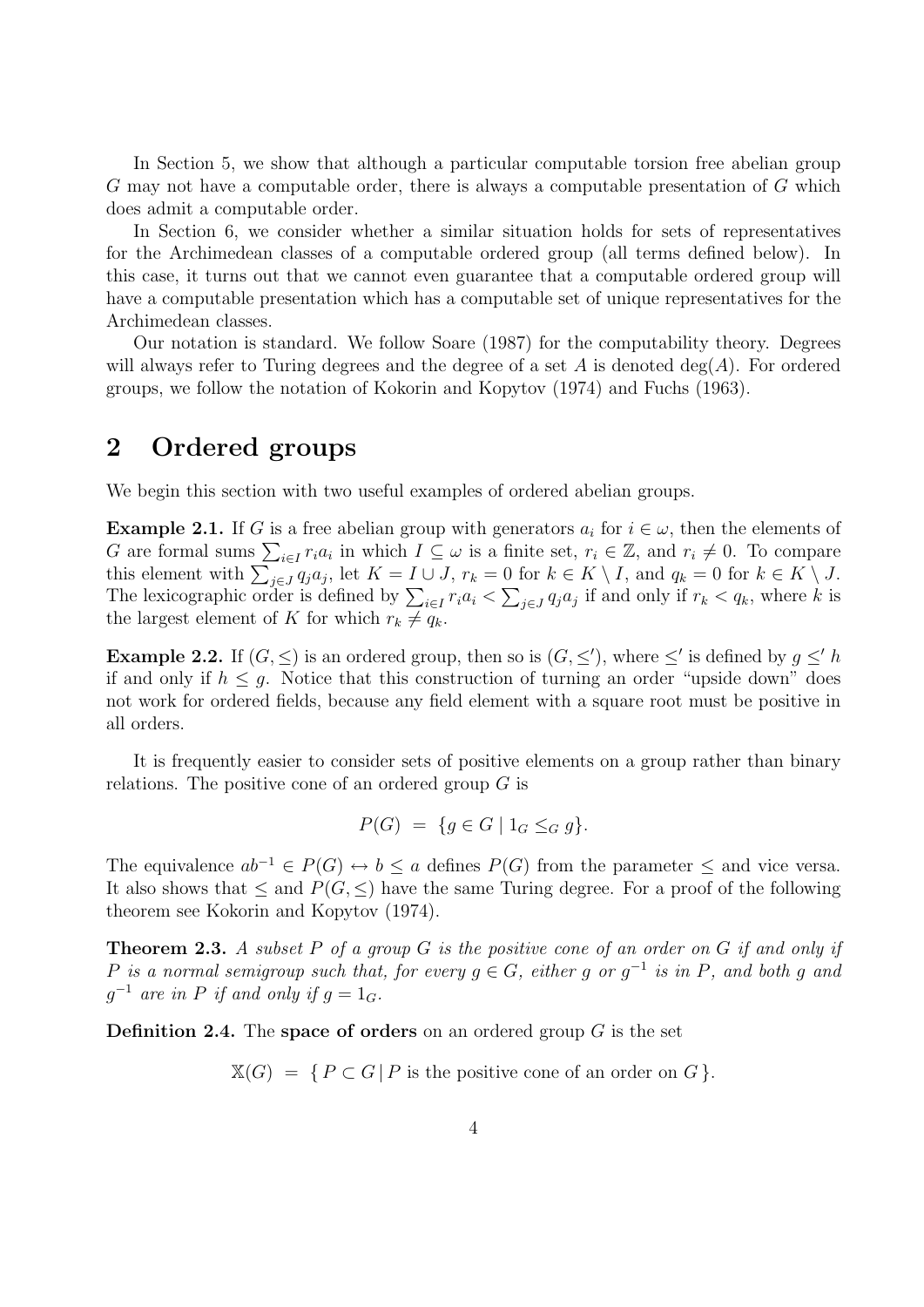By Example 2.2, if P is a positive cone on G and  $P^{-1} = \{ g^{-1} | g \in P \}$ , then  $P^{-1}$  is also a positive cone on G. Since  $P \equiv_T P^{-1}$ , any Turing degree which contains a member of  $\mathbb{X}(G)$ contains at least two members of  $\mathbb{X}(G)$ . However, by Theorem 1.7, there is a  $\Pi_1^0$  class C such that for any  $f, g \in C$ , if  $f \neq g$  then  $\deg(f) \neq \deg(g)$ . Therefore, there cannot be a degree preserving bijection between C and  $\mathbb{X}(G)$  for any orderable computable group G.

We can now state several versions of Theorem 1.9 for groups. The strongest version (and the one in which Downey and Kurtz were interested) requires that for every  $\Pi_1^0$  class C, there is a orderable computable group G and a two-to-one degree preserving map  $\varphi : \mathbb{X}(G) \to C$ . A weaker statement would require only that

$$
\{\deg(f) | f \in C\} = \{\deg(P) | P \in \mathbb{X}(G)\}.
$$

The weakest version we consider arises from the following special collection of  $\Pi_1^0$  classes.

**Definition 2.5.** Let A and B be disjoint computably enumerable (c.e.) sets. A c.e. set D separates the pair A, B if  $A \subset D$  and  $D \cap B = \emptyset$ . The collection of all such separating sets is called a  $\Pi^0_1$  class of separating sets.

 $\Pi_1^0$  classes of separating sets are  $\Pi_1^0$  classes, and they have the property that they are either finite or of cardinality  $2^{\omega}$ . The weakest form of representation considered here is whether, given a  $\Pi_1^0$  class of separating sets C, there is a computable torsion free abelian group G such that

{ deg(f)|f  $\in C$  } = { deg(P)| $P \in \mathbb{X}(G)$  }.

In Section 3 we show that this last representation fails, which implies a negative answer to the previous questions.

# $3$   $\prod_{1}^{0}$  classes and orderable abelian groups

We begin this section with an outline of some abelian group theory.

**Definition 3.1.** An abelian group D is **divisible** if, for every  $q \in D$  and every  $n \geq 1$ , there is a  $d \in D$  such that  $nd = g$  (here nd refers to d added to itself n times). Given an abelian group G, we say that D is a **divisible closure** of G if D is divisible and there is a monomorphism  $\varphi: G \to D$  such that, for every  $d \in D \setminus \{0_D\}$ , there is a  $g \in G \setminus \{0_G\}$  and an  $n \in \mathbb{N}$  for which  $nd = \varphi(q)$ .

**Definition 3.2.** If G is a computable abelian group, we say  $(D, \varphi)$  is a **computable divisible** closure of G if D is a computable divisible abelian group and  $\varphi$  is a partial computable function with the properties listed above.

Smith (1981) proved that every computable abelian group has a computable divisible closure. The following two results connect the space of orders on an abelian group G with the space of orders on its divisible closure D.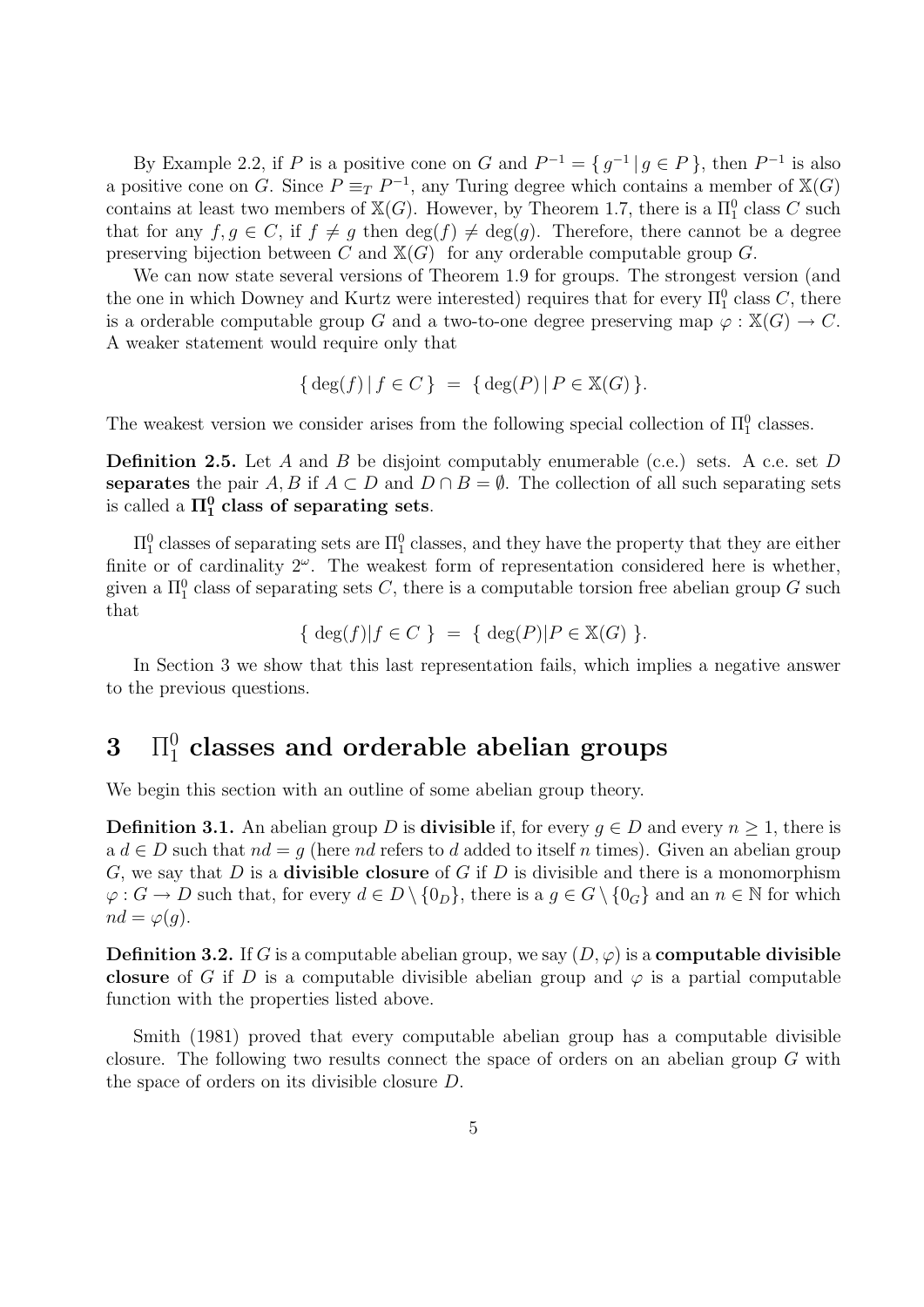**Lemma 3.3.** If D is a divisible closure of G, then D is orderable if and only if G is orderable. Furthermore, each order on G extends uniquely to an order on D.

*Proof.* To prove the first statement, notice that  $D$  is torsion free if and only if  $G$  is torsion free. For the second statement, suppose  $\varphi : G \to D$  is the monomorphism from Definition 3.1 and P is the positive cone of an order on G. We need to show that  $\varphi(P)$  extends uniquely to the positive cone of an order on D. For any  $d \in D \setminus \{0_D\}$ , there is an  $n \geq 1$  and a  $q \in G \setminus \{0_G\}$ such that  $nd = \varphi(g)$ . If  $g \in P$ , then  $nd \in \varphi(P)$ , so d must be positive, and if  $g \notin P$ , then  $-nd \in \varphi(P)$ , so d must be negative. Thus, there is at most one choice for an extension of  $\varphi(P)$ . Checking the appropriate properties shows that the following set

$$
\{ d \in D \mid d = 0_D \lor (d \neq 0_D \land \exists n \ge 1 \exists g \in P \setminus \{0_G\} (nd = \varphi(g))) \}.
$$
 (1)

gives a well defined order on D.

 $\Box$ 

 $\Box$ 

**Lemma 3.4.** If G is a computable torsion free abelian group and D is a computable divisible closure of G, then there is a Turing degree preserving bijection  $\psi : \mathbb{X}(G) \to \mathbb{X}(D)$ .

*Proof.* By Lemma 3.3,  $\mathbb{X}(G)$  can be mapped bijectively onto  $\mathbb{X}(D)$ . Because there are n and g such that  $nd = \varphi(g)$  (and these can be found by searching), Equation (1) shows that this correspondence preserves Turing degrees.  $\Box$ 

These results show that without loss of generality, we may assume that  $G$  is divisible when we study the computable properties of  $\mathbb{X}(G)$ .

**Definition 3.5.** Let G be a torsion free abelian group. The elements  $g_0, \ldots, g_n$  are **linearly independent** if for any  $\alpha_0, \ldots, \alpha_n \in \mathbb{Z}$ , the equality

$$
\alpha_0 g_0 + \alpha_1 g_1 + \cdots + \alpha_n g_n = 0_G
$$

implies  $\alpha_i = 0$  for all i. An infinite set  $B \subseteq G \setminus \{0_G\}$  is linearly independent if every finite subset of  $B$  is linearly independent. A maximal set of linearly independent elements is a **basis** for  $G$ , and the cardinality of any basis is the rank of  $G$ .

For example, G has rank 1 if and only if G is isomorphic to a subgroup of  $\mathbb Q$ . If G is a torsion free divisible abelian group, then  $G$  can be viewed as a vector space over  $\mathbb{O}$ . In this case, the definitions of linear independence, basis, and rank for  $G$  as a group agree with the definitions of the same terms for  $G$  as a vector space.

The concept of a basis plays a central role in the structure theory of infinite abelian groups. The corresponding structural object in the study of ordered group is the collection of Archimedean classes.

**Definition 3.6.** Let  $(G, \leq)$  be an ordered group (not necessarily abelian) and let  $a, b \in G$ . We use |a| to denote whichever of a or  $a^{-1}$  is positive. We say a is **Archimedean less than** b, if  $|a^n| < |b|$  for every  $n \ge 1$ . If there are  $n, m \ge 1$  such that  $|b| \le |a^n|$  and  $|a| \le |b^m|$ , then we say a and b are **Archimedean equivalent**, denoted  $a \approx b$ . If any two nonidentity elements of G are Archimedean equivalent, then  $(G, \leq)$  is called an **Archimedean group** and  $\leq$  is called an **Archimedean order** on G.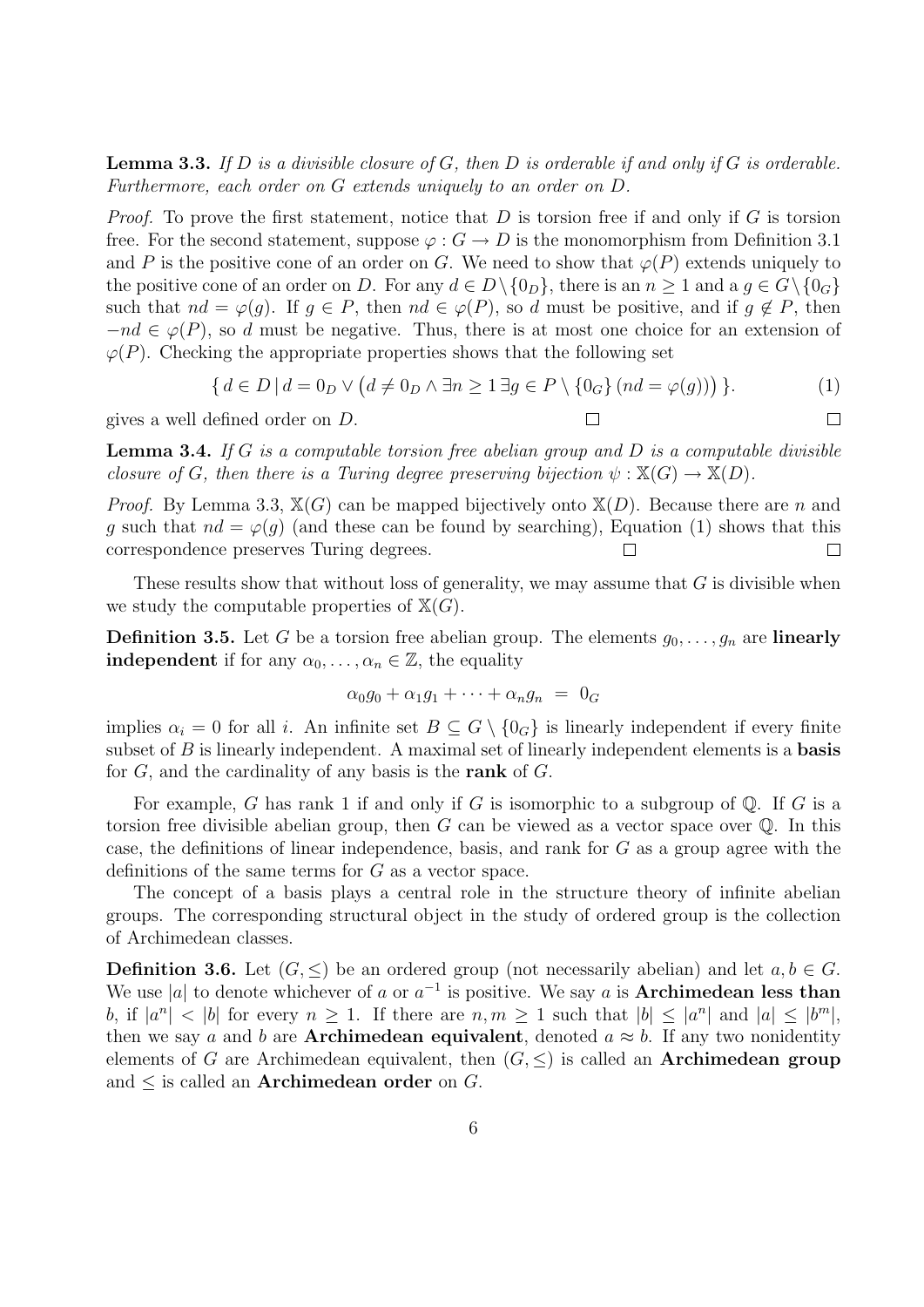It is easy to verify that  $\approx$  is an equivalence relation on G and that the equivalence classes of the positive cone of G are linearly ordered by  $\leq_G$  with least element  $1_G$ . Typically, we only consider Archimedean classes of elements other than  $1_G$ .

**Lemma 3.7.** Let G be a computable torsion free abelian group. If B is a basis for G, then G has an Archimedean order computable from B.

*Proof.* Without loss of generality, assume that G is divisible. Let  $e_0, e_1, \ldots, e_n, \ldots$  be a (possibly finite) one-to-one enumeration of the elements of  $B$ . Effectively in  $B$ , each element of  $G$ can be uniquely assigned to a sum of the form  $g = \sum_{i \in I} q_i e_i$ , where  $I \subset \omega$  is finite,  $q_i \in \mathbb{Q}$ , and each  $q_i \neq 0$ . Let  $p_i$  be an enumeration of the primes in increasing order. G can be embedded into R by sending  $e_0 \mapsto 1$ , each  $e_i \mapsto \sqrt{p_i}$  for  $i \ge 1$ , and extending the map linearly. R induces an order on G which is computable in B since each  $\sqrt{p_i}$  is a computable real.  $\Box$  $\Box$ 

Our study of computable torsion free abelian groups breaks into three cases: groups of rank 1, groups of finite rank  $> 1$ , and groups of infinite rank. The following lemmas describe part of the computational content of the algebraic classification of the orders on abelian groups of finite rank (see Teh (1960)).

**Lemma 3.8.** If G is a computable torsion free abelian group of rank 1, then G has exactly two orders both of which are computable.

*Proof.* Any divisible closure of G is computably isomorphic to  $\mathbb{Q}$ . Since  $\mathbb{Q}$  has exactly two orders both of which are computable, G has exactly two orders both of which are computable.

 $\Box$ 

П

Lemma 3.9. If G is a computable torsion free abelian group with finite rank strictly greater than 1, then G has orders of every Turing degree. Furthermore, these orders can be assumed to have at most two nontrivial Archimedean classes.

*Proof.* Without loss of generality, assume G is divisible. We first consider the case when the rank of G is 2. Let  $\{a, b\}$  be a basis for G. Any element of G can be written as  $p_1a + p_2b$ , for some  $p_1, p_2 \in \mathbb{Q}$ . By Lemma 3.7, G admits a computable Archimedean order.

To see that G admits orders of every noncomputable degree, let a be an arbitrary noncomputable degree and fix a set  $A \in \mathbf{a}$  with  $0 \notin A$ . Let  $\chi_A$  denote the characteristic function of A, and define  $r = \sum_{i=1}^{\omega} 2^{-i} \chi_A(i)$ . Notice that  $r \in \mathbb{R}$  is irrational, strictly between 0 and 1, and deg(r) = **a**. Let  $f_r : G \to \mathbb{R}$  denote the map that sends  $p_1a + p_2b$  to  $p_1 + p_2r$ . Because r is irrational, this map is an isomorphism between  $G$  and a subgroup of  $\mathbb{R}$ . The structure of R defines an Archimedean order ≤<sup>r</sup> on G by

$$
g \leq_r h \Leftrightarrow f_r(g) \leq_{\mathbb{R}} f_r(h).
$$

It remains to show that  $\deg(r) = \deg(\leq_r)$ , for then we have  $\deg(\leq_r) = a$ . *Claim.* deg( $r$ )  $\leq_T$  deg( $\leq_r$ )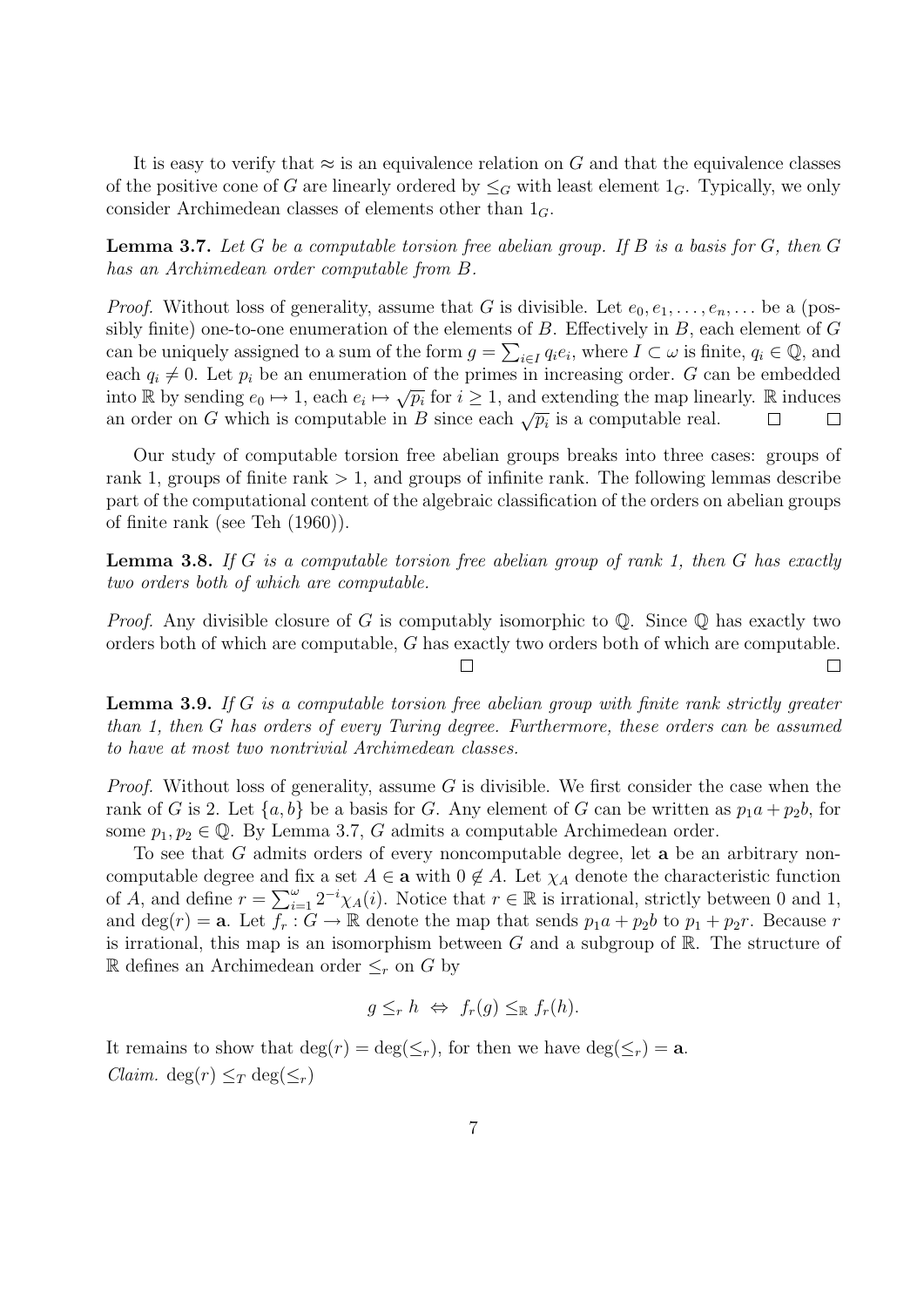To compute the coefficients  $a_i \in \{0, 1\}$  in  $r = \sum_{i=1}^{\omega} a_i/2^i$ , notice that

$$
r >_{\mathbb{R}} \frac{1}{2} \Leftrightarrow 2r >_{\mathbb{R}} 1 \Leftrightarrow 2b >_{r} a
$$
  
and 
$$
r <_{\mathbb{R}} \frac{1}{2} \Leftrightarrow 2r <_{\mathbb{R}} 1 \Leftrightarrow 2b <_{r} a.
$$

Using  $\leq_r$ , we can tell whether  $2b >_r a$  or  $2b <_r a$ , so we can determine  $a_1$ . To compute  $a_{n+1}$ , assume by induction that  $a_1, \ldots, a_n$  are such that

$$
\sum_{i=1}^{n} \frac{a_i}{2^i} <_{\mathbb{R}} r <_{\mathbb{R}} \sum_{i=1}^{n} \frac{a_i}{2^i} + \frac{1}{2^n}.
$$

To find  $a_{n+1}$ , we need to check if the following inequality holds:

$$
r <_{\mathbb{R}} \sum_{i=1}^{n} \frac{a_i}{2^i} + \frac{1}{2^{n+1}}.
$$

If this inequality holds, then  $a_{n+1} = 0$ , and otherwise  $a_{n+1} = 1$ . However, the definition of  $\leq_r$ implies that

$$
r < \mathbb{R} \sum_{i=1}^{n} \frac{a_i}{2^i} + \frac{1}{2^{n+1}} \Leftrightarrow b <_r \left( \sum_{i=1}^{n} \frac{a_i}{2^i} \right) a + \frac{a}{2^{n+1}}.
$$

The required induction hypothesis holds once we set  $a_{n+1}$  to the correct value, so the claim is proved.

*Claim.* deg( $\leq_r$ )  $\leq_T$  deg(*r*)

Assume we know the coefficients in  $r = \sum_{i=1}^{\omega} a_i/2^i$ . We need to compare elements of G of the form  $p_1a + q_1b$  and  $p_2a + q_2b$ , with coefficients from Q. Multiplying by the denominators of  $p_1$ ,  $p_2$ ,  $q_1$ , and  $q_2$ , shows that it suffices to compare elements of the form  $n_1a + m_1b$  and  $n_2a + m_2b$  with coefficients from Z. Moreover, collecting terms shows that it suffices to compare na and mb for  $n, m \in \mathbb{Z}$ . We will further assume that  $n, m > 0$ , since the other cases are either easy (i.e.  $n = 0$  and  $m > 0$ ) or reduce to this case (i.e.  $n < 0$  and  $m < 0$ ).

Because  $f_r(na) = n$  and  $f_r(mb) = mr$ , it suffices to compare n and mr as elements of R. Our strategy for doing this is to compute a rational approximation of  $mr$  and an error bound for this approximation, such that there are no integers within the error bounds. From here, we can tell if  $n < mr$  by comparing n with the approximation. To compute such an approximation, notice that for any  $k$ ,

$$
m \cdot \sum_{i=1}^k \frac{a_i}{2^i} <_{\mathbb{R}} m \cdot r <_{\mathbb{R}} m \cdot \left( \sum_{i=1}^k \frac{a_i}{2^i} + \frac{1}{2^k} \right).
$$

We need to find a  $k$  such that there are no integers in the interval

$$
\left[ m \cdot \sum_{i=1}^k \frac{a_i}{2^i} , m \cdot \left( \sum_{i=1}^k \frac{a_i}{2^i} + \frac{1}{2^k} \right) \right].
$$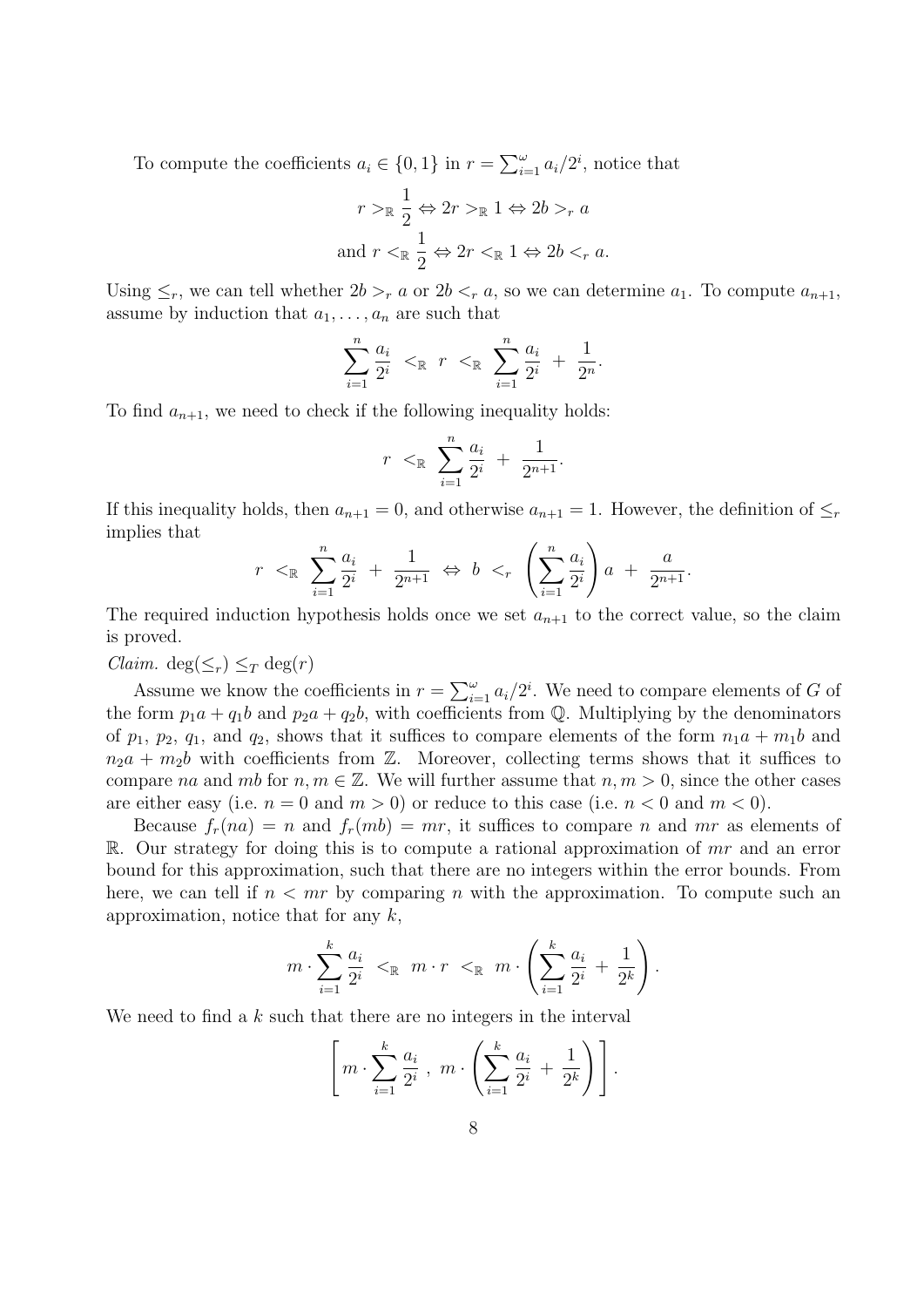Let  $d > 0$  be the distance from mr to the nearest integer, and let k be such that  $m/2^k < d$ . It follows that

$$
m \cdot \left(r - \sum_{i=1}^{k} \frac{a_i}{2^i}\right) < \frac{m}{2^k} < d \text{ and } m \cdot \left(\sum_{i=1}^{k} \frac{a_i}{2^i} + \frac{1}{2^k} - r\right) < \frac{m}{2^k} < d.
$$

Thus, the required k exists, and we can find it by searching. We compare na and mb by

$$
na <_r mb \Leftrightarrow n <_{\mathbb{R}} mr \Leftrightarrow n <_{\mathbb{R}} m \cdot \sum_{i=1}^k \frac{a_i}{2^i}.
$$

This completes both the claim and the proof for abelian groups of rank 2.

Assume G is a computable torsion free abelian group of finite rank  $n > 2$ . By Lemma 3.7, G has a computable Archimedean order. Let  $\{e_0, \ldots, e_{n-1}\}$  be a basis for G, a be an arbitrary Turing degree with  $A \in \mathbf{a}$  and  $0 \notin A$ . G is the direct product of  $G_1$ , the computable subgroup generated by  $\{e_0, e_1\}$ , and  $G_2$ , the computable subgroup generated by  $\{e_2, \ldots, e_{n-1}\}.$ By Lemma 3.7, there is a computable Archimedean order on  $G_2$ , and by the argument for groups of rank 2, there is an Archimedean order of degree  $a$  on  $G_1$ . Combining these orders lexicographically yields an order of degree a on G.  $\Box$  $\Box$ 

**Lemma 3.10.** If G is a computable torsion free abelian group with infinite rank, then G has orders of every degree  $a \geq_T 0'$ . Furthermore, these orders can be assumed to have at most two nontrivial Archimedean classes.

*Proof.* Assume G is divisible and fix a degree  $\mathbf{a} \geq_T 0'$ . Unlike the finite rank case, G need not have a computable basis. However, we show that  $G$  must have a basis computable in  $0'$ , and hence computable in **a**. Let  $g_i$ , for  $i \in \omega$ , be an enumeration of G. Define  $X \leq_T 0'$  by

 $X = \{ \langle g_0, \ldots, g_{n+1} \rangle | \exists \langle q_0, \ldots, q_n \rangle \in \mathbb{Q}^{n+1}(g_{n+1} = q_0 g_0 + \cdots + q_n g_n) \}.$ 

Using X, we define a sequence  $e_i$ , for  $i \in \omega$ . Let  $e_0$  be the  $\omega$ -least nonidentity element of G and let  $e_{n+1}$  be the  $\omega$ -least element of G such that  $\langle e_0, \ldots, e_n, e_{n+1} \rangle \notin X$ . The set  $B = \{e_i | i \in \omega\}$ is a basis for  $G$  which is computable in  $X$ , and hence computable in  $0'$ .

As before, every  $g \in G$  can be uniquely written (effectively in B) as a sum  $g = \sum_{i \in I} q_i e_i$ , where I is a finite set,  $q_i \in \mathbb{Q}$ , and  $q_i \neq 0$ . Split G into the direct product of  $G_1$ , the Bcomputable subgroup generated by  $\{e_0, e_1\}$ , and  $G_2$ , the B-computable subgroup generated by  $\{e_i | i \geq 2\}$ . By Lemma 3.7, there is an Archimedean order on  $G_2$  which is computable from B, and hence from **a**. Furthermore, by relativizing Lemma 3.9,  $G_1$  has an order  $\leq_1$  of degree **a**. Let  $\leq_G$  be the result of combining these orders lexicographically with the elements of  $G_2$  Archimedean less that those of  $G_1$ . Notice that since the elements of G can be written (effectively in  $B$ ) as sums of rational multiples of elements of  $B$ , this order is computable in a.

To show that this order has degree  $a$ , it suffices to show that  $G_1$  is computable from  $\leq_G$ . For then, from  $\leq_G$ , we can compute  $\leq_1$ , which has degree **a**. To compute  $G_1$ , notice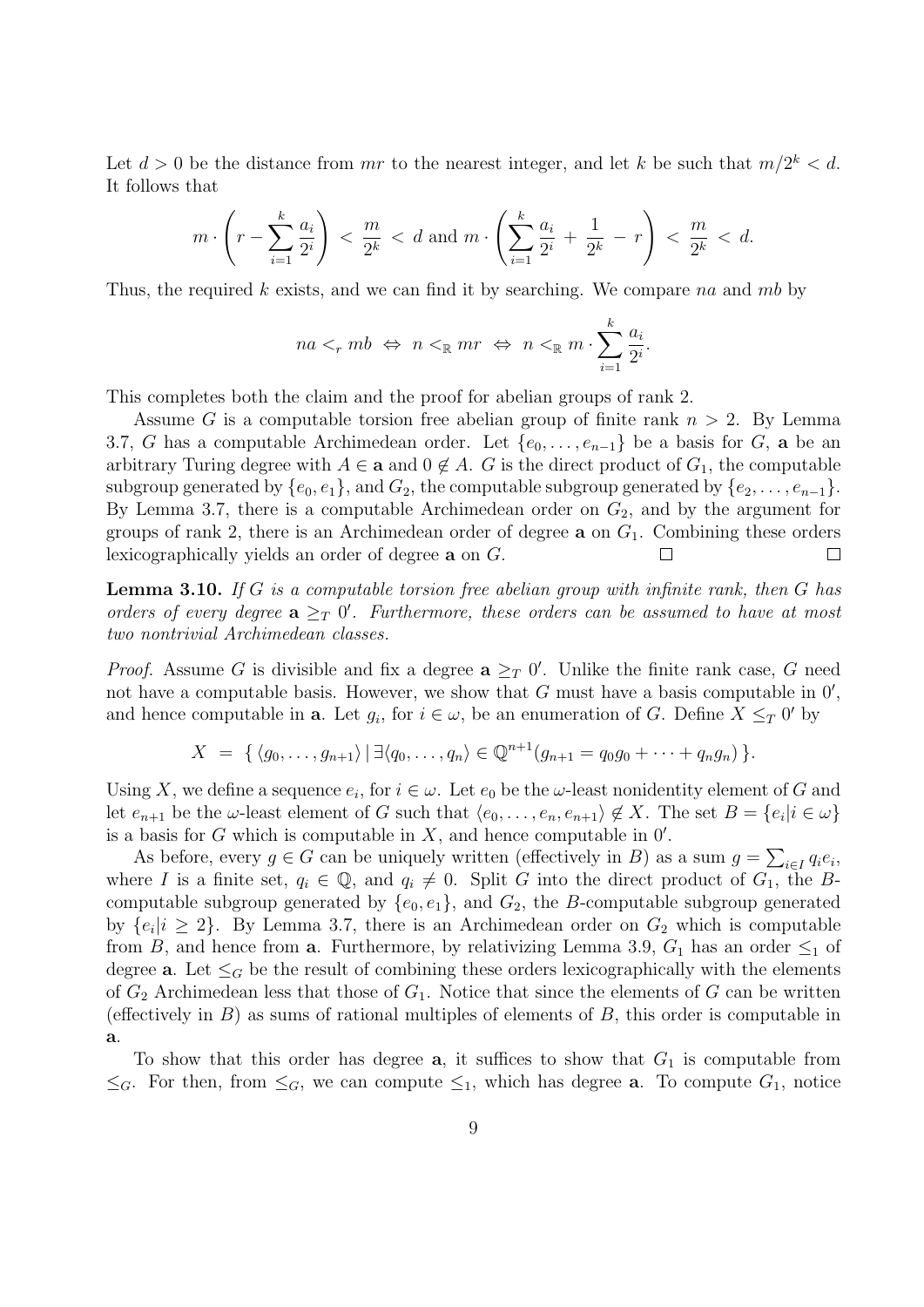that every element of G can be uniquely written as  $q_0e_0 + q_1e_1 + h$ , where  $q_0, q_1 \in \mathbb{Q}$  and  $h \in G_2$ . Furthermore, since  $G_2$  consists of the smallest Archimedean class under  $\leq_G$ , we have that  $h \in G_2$  if and only if  $|h| \leq ne_2$  for some n. Therefore,  $G_2$  is c.e. relative to  $\leq_G$  and by searching, we can write each element of G in the form  $q_0e_0 + q_1e_1 + h$  effectively in  $\leq_G$ . Finally, notice that an element of this form is in  $G_1$  if and only if  $h = 0_G$ .  $\Box$  $\Box$ 

**Theorem 3.11.** There is a  $\Pi_1^0$  class C such that for any computable torsion free abelian group G

$$
\{ \deg(f) \, | \, f \in C \} \neq \{ \deg(p) \, | \, P \in \mathbb{X}(G) \}.
$$

*Proof.* Let C be the  $\Pi_1^0$  class from Theorem 1.7, and let G be any computable torsion free abelian group. By Lemmas 3.8, 3.9, and 3.10, we know that  $G$  has either only computable orders, orders of every degree, or orders of every degree above  $0'$ . In each of these cases, it is impossible for the set of degrees of elements of  $\mathbb{X}(G)$  to be equal to the set of degrees of elements of C.  $\Box$  $\Box$ 

We can extend this negative result to  $\Pi_1^0$  classes of separating sets using the following theorem.

**Theorem 3.12 (Jockusch Jr. and Soare (1972)).** There are disjoint c.e. sets A and B such that  $A \cup B$  is coinfinite and, for any pair of separating sets D and E, either  $D \equiv_T E$ , or D and E have incomparable Turing degrees.

**Theorem 3.13.** There is a  $\Pi_1^0$  class of separating sets C such that for any computable torsion free abelian group G

$$
\{ \deg(f) \, | \, f \in C \} \neq \{ \deg(p) \, | \, P \in \mathbb{X}(G) \}.
$$

*Proof.* Let C be the  $\Pi_1^0$  class from Theorem 3.12, and let G be any computable torsion free abelian group. Just as in Theorem 3.11, it is impossible for the set of degrees of elements of  $\mathbb{X}(G)$  to be equal to the set of degrees of elements of C.  $\Box$  $\Box$ 

### 4 Extension to nilpotent groups

In this section, we show that the negative results of Section 3 also hold for torsion free nilpotent groups.

**Definition 4.1.** The **center** of a group  $G$  is defined by

$$
C(G) = \{ g \in G \, | \, \forall x \in G \, (gx = xg) \}.
$$

**Definition 4.2.** Let G be a group. The **upper central series** of G is the sequence of subgroups

$$
\zeta_0(G) \leq \zeta_1(G) \leq \zeta_2(G) \leq \cdots
$$

defined by  $\zeta_0(G) = \langle 1_G \rangle$ ,  $\zeta_1(G) = C(G)$ , and  $\zeta_{i+1}(G) = \pi_i^{-1}$  $i^{-1}(C(G/\zeta_i(G)))$ , where  $\pi_i$  is the projection function from G to  $G/\zeta_i(G)$ . In particular,  $\zeta_{i+1}(G)/\zeta_i(G) \cong C(G/\zeta_i(G))$ .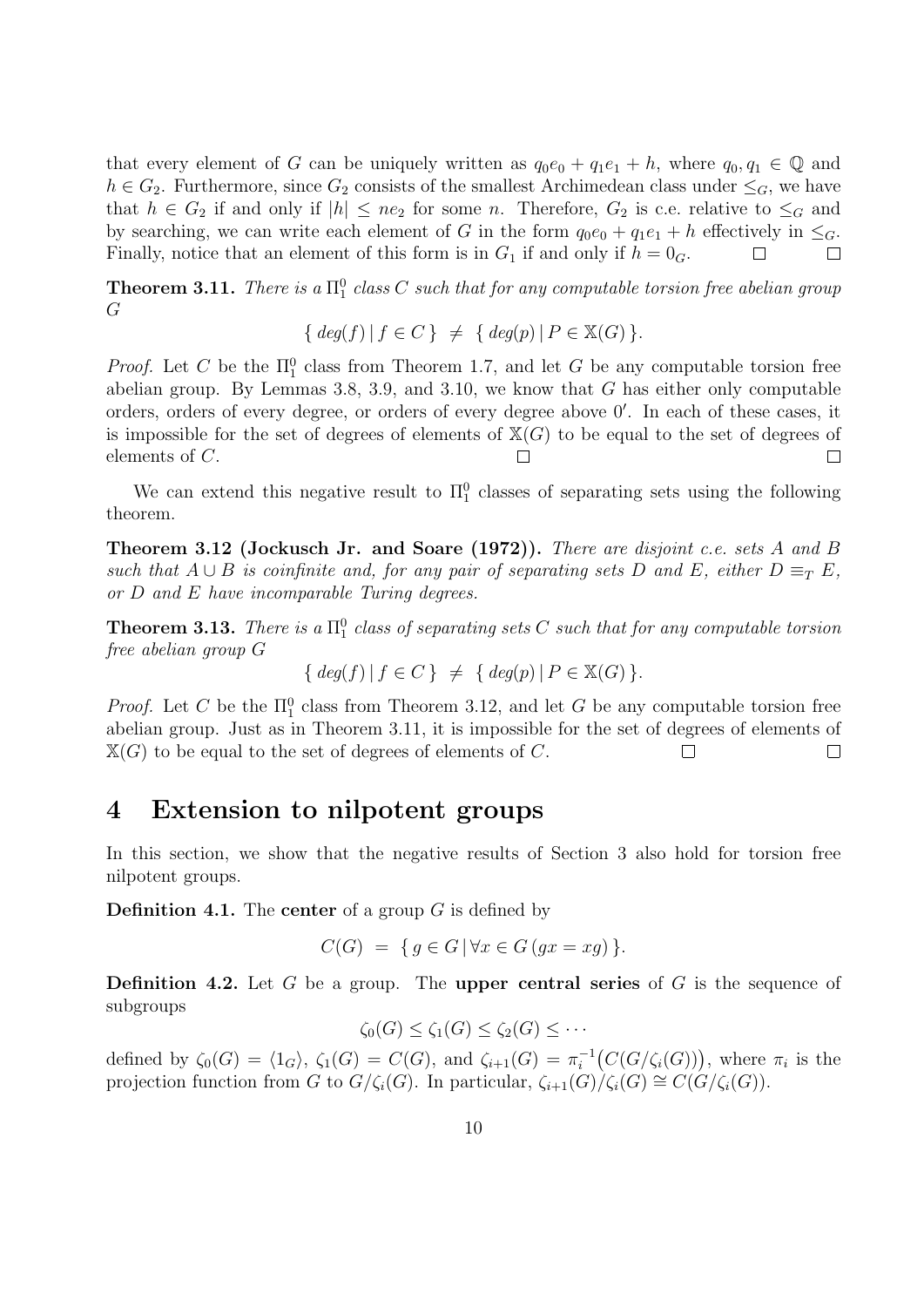Definition 4.3. G is nilpotent if  $\zeta_n(G) = G$  for some n. G is properly n-step nilpotent if  $\zeta_n(G) = G$ , but  $\zeta_{n-1}(G) \neq G$ .

A computable nilpotent group is a computable group which happens to be classically nilpotent. This condition does not imply that the terms in the upper central series are computable, as shown in the following theorem.

**Theorem 4.4 (Solomon (1998)).** There is a computable 2-step nilpotent group G for which  $C(G) \equiv_T 0'.$ 

To prove the main result of this section, we describe a general method for building orders on a torsion free nilpotent group  $G$ . Initially, we ignore the questions of effectiveness, although we will eventually return to these questions.

Our general method works by constructing an order on each term in the upper central series for G. To define the order on  $\zeta_{i+1}(G)$ , we combine an order on  $\zeta_i(G)$  with an order on  $\zeta_{i+1}(G)/\zeta_i(G)$ . Such orders can be combined only under special circumstances, which are described below. Lemma 4.5 plays a key role in this construction (see Robinson (1982)).

**Lemma 4.5 (Mal'cev).** If G is an n-step torsion free nilpotent group, then for each  $0 \leq i <$  $n, \zeta_{i+1}(G)/\zeta_i(G)$  is a torsion free abelian group.

**Definition 4.6.** Let N be a normal subgroup of G. An order  $\leq_N$  on N is called a **G-order** if, for any  $a, b \in N$  and  $g \in G$ ,  $a \leq_N b$  implies  $gag^{-1} \leq_N gbg^{-1}$ .

Any order  $\leq_N$  on N must be preserved under conjugation by elements of N, but to be a G-order,  $\leq_N$  must be preserved under conjugation by arbitrary elements of G. Let  $P(N)$ be the positive cone of a G-order on N and  $\leq_{G/N}$  be an order on the quotient group. These orders induce an order on G defined by

$$
g \leq_G h \iff (gN <_{G/N} hN) \lor (gN = hN \land g^{-1}h \in P(N)).
$$
\n(2)

**Lemma 4.7.** If  $\leq_N$  is an Archimedean order, then the normal subgroup N forms the least nontrivial Archimedean class under the induced order  $\leq_G$  defined by Equation (2).

*Proof.* Fix  $c \neq 1_G \in P(N)$  and let  $g \in G$  be arbitrary. Since the order on N is Archimedean, if  $g \in N$ , the there is an n such that  $|g| \leq_G c^n$ . On the other hand, if there is an n such that  $|g| \leq_G c^n$ , then by the definition of  $\leq_G$ , we have  $|g|N \leq_{G/N} c^n N$ . But  $c^n N = N$ , so  $g \in N$ .  $\Box$ 

Fix a torsion free nilpotent group G, and let  $\leq_{\zeta_1}$  be an order on  $\zeta_1(G)$ . Because  $\zeta_1(G)$  is the center of  $G, \leq_{\zeta_1}$  is a G-order. Next, consider  $\zeta_2(G)/\zeta_1(G)$ . By Lemma 4.5, this quotient group is torsion free and abelian, so it is orderable. Fix an order  $\leq_{\zeta_2/\zeta_1}$  on this quotient. Because  $\leq_{\zeta_1}$  is a G-order, and hence a  $\zeta_2(G)$ -order, we can combine the orders on  $\zeta_2(G)/\zeta_1(G)$  and  $\zeta_1(G)$  to get an order,  $\leq_{\zeta_2}$ , on  $\zeta_2(G)$ .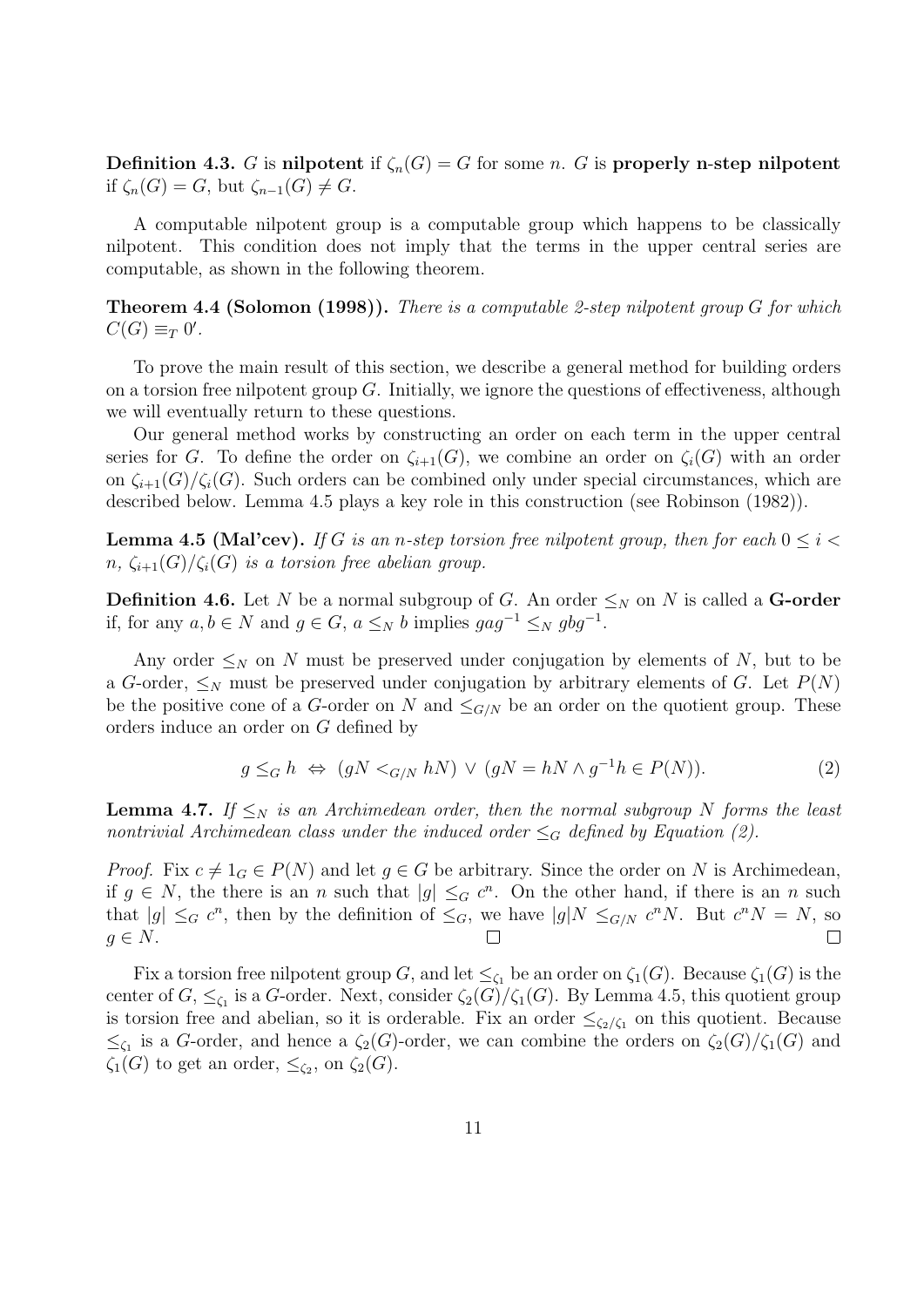The key fact is that  $\leq_{\zeta_2}$  is a G-order. To verify this statement, suppose  $a <_{\zeta_2} b$ . There are two cases to consider. If  $a\zeta_1(G) \neq b\zeta_1(G)$ , then  $a\zeta_1(G) <_{\zeta_2/\zeta_1} b\zeta_1(G)$ . Because  $\zeta_2(G)/\zeta_1(G)$  is the center of  $G/\zeta_1(G)$ ,

$$
gag^{-1}\zeta_1(G) = a\zeta_1(G) <_{\zeta_1/\zeta_2} b\zeta_1(G) = gbg^{-1}\zeta_1(G).
$$

Therefore, by the definition of  $\leq_{\zeta_2}$ ,  $gag^{-1} <_{\zeta_2} gbg^{-1}$ . The second case is when  $a\zeta_1(G)$  = b $\zeta_1(G)$ . In this case,  $gag^{-1}\zeta_1(G) = gbg^{-1}\zeta_1(G)$ . By the definition of  $\leq_{\zeta_2}$ , the order on  $gag^{-1}$ and  $gbg^{-1}$  is determined by  $\leq_{\zeta_1}$ , which we already know is a G-order.

Now, we repeat this process with  $\zeta_2(G)$ . By Lemma 4.5, we can fix an order  $\leq_{\zeta_3/\zeta_2}$  on  $\zeta_3(G)/\zeta_2(G)$ . Combining this order with  $\leq_{\zeta_2}$  yields a G-order on  $\zeta_3(G)$ . Continuing up the upper central series, we eventually construct an order on  $G$ . This method does not construct every order on G, but it does build enough orders to prove the main theorem.

**Lemma 4.8.** Let G be a torsion free properly 2-step nilpotent group, and let C be the center of G. The rank of  $G/C$  is greater than or equal to 2.

*Proof.* For a contradiction, suppose that the rank of  $G/C$  is 1, or equivalently, that  $G/C$  is isomorphic to a subgroup of  $\mathbb Q$ . Since G is properly 2-step nilpotent, and hence not abelian, there must be elements  $a, b \in G$  such that  $ab \neq ba$ . Thus, neither a nor b is in C, so  $aC \neq 1_GC$ and  $bC \neq 1_GC$ .

Since  $G/C$  is a subgroup of Q, there must be integers  $p, q \neq 0$  such that  $a^pC = b^qC$ . This equality implies that there is a  $c \in C$  such that  $a^p = b^q c$ , which in turn, implies that  $a^p$  and b commute:

$$
a^p b = b^q c b = b^q b c = b b^q c = b a^p.
$$

Recall from group theory that the commutator  $[x, y]$  is defined by  $x^{-1}y^{-1}xy$ . Because  $a^p$ commutes with b, we know that  $[a^p, b] = 1_G$ , and because a and b do not commute, we know that  $[a, b] \neq 1_G$ .

The following well known commutator identities, which hold for any elements  $x, y, z$  of any group, can be verified by direct calculation:

$$
[xy, z] = [x, z] \cdot [[x, z], y] \cdot [y, z]
$$
 and  $[x, yz] = [x, z] \cdot [x, y] \cdot [[x, y], z]$ .

2-step nilpotent groups have the property that all commutators are in the center. Therefore, in the context of 2-step nilpotent groups, these commutator identities become  $[xy, z] = [x, z] \cdot [y, z]$  and  $[x, yz] = [x, z] \cdot [x, y]$ . By induction, these equations imply that  $[x^n, z] = [x, z]^n$  and  $[x, z^n] = [x, z]^n$  for all  $n \in \omega$ . Combining these equalities with the identity  $[x^{-1}, z] = [z, x]$  (which holds in any group), shows that  $[x^p, z] = [x, z]^p$  for any  $x, z \in G$ and any  $p \in \mathbb{Z}$ .

Returning to the context of our proof, we know that  $[a^p, b] = 1_G$ , and hence,  $[a, b]^p = 1_G$ . However, because G is torsion free, it follows that  $[a, b] = 1_G$ , which contradicts our choice of a and b as noncommuting elements.  $\Box$  $\Box$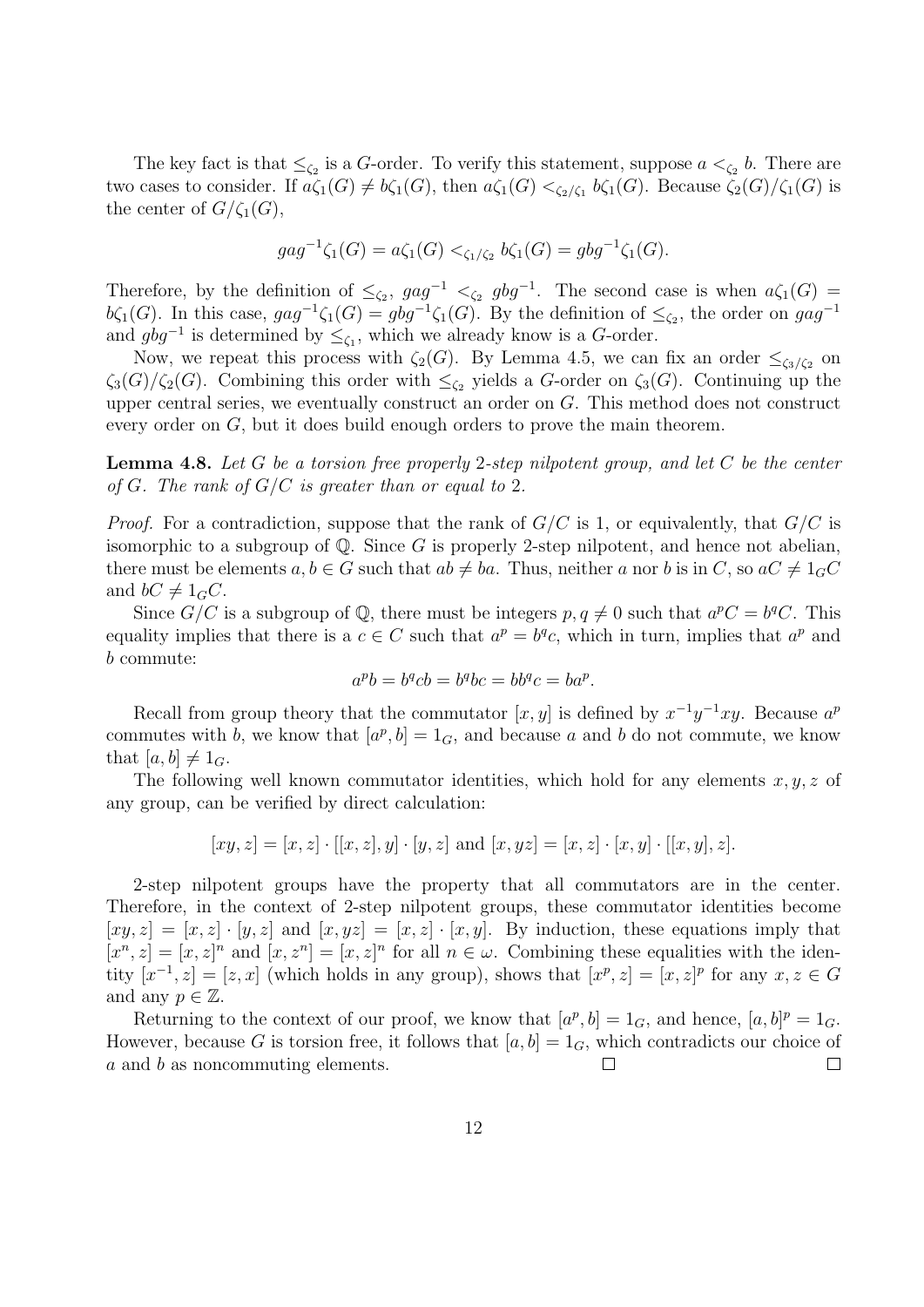We can now turn to questions about the effectiveness of this procedure. First, we must be more specific about our method of representing quotient groups. Let G be a computable group and H be a computable normal subgroup of G. The elements of  $G/H$  are the  $\omega$ -least representatives of each coset. Since  $gH = xH$  if and only if  $g^{-1}x \in H$ ,

$$
G/H = \{ g \in G \, | \, \forall x <_{\omega} g \big( x \not\in G \vee g^{-1}x \in H \, \}.
$$

Multiplication in  $G/H$  is defined by first multiplying in G, and then picking the least representative for the resulting coset. It is clear from this definition that  $G/H$  is a computable group. Furthermore, if **a** is any Turing degree and  $G$  and  $H$  are **a**-presented groups, then  $G/H$  is a-presented as well.

**Definition 4.9.** A subgroup H of G is **convex** under the order  $\leq_G$  if for all  $a, b \in H$  and all  $g \in G$ ,  $a \leq_G g \leq_G b$  implies  $g \in H$ .

If H is a convex normal subgroup of  $(G, \leq_G)$ , then the induced order  $\leq_{G/H}$  on  $G/H$  is defined by

$$
aH \leq_{G/H} bH \leftrightarrow aH = bH \lor (aH \neq bH \land a <_G b).
$$

If G is a computable group, then this definition shows that the induced order  $\leq_{G/H}$  is computable from H and  $\leq_G$ .

We now have two types of induced orders: those induced by  $\leq_G$  on  $G/H$  when H is a convex normal subgroup and those induced by  $\leq_H$  and  $\leq_{G/H}$  on G when  $\leq_H$  is a G-order. These induced orders are inverses in the sense that if  $\leq_G$  is induced by  $\leq_H$  and  $\leq_{G/H}$ , then H is a convex subgroup of G and the order induced by  $\leq_G$  on  $G/H$  is exactly  $\leq_{G/H}$ .

**Lemma 4.10.** If G is a computable torsion free properly 2-step nilpotent group, then G has orders of every Turing degree above 0".

*Proof.* Fix such a group G, and let C denote the center of G. Since C is definable from G by a  $\Pi_1^0$  formula,  $C \leq_T 0'$ . Therefore, C has a basis computable in  $0''$  and, by Lemma 3.7, C has an Archimedean order  $\leq_C$  (with positive cone  $P(C)$ ) which is computable in 0<sup>n</sup>. Since C is the center,  $\leq_C$  is a G-order. By Lemmas 4.5 and 4.8,  $G/C$  is a 0'-presented torsion free abelian group with rank $(G/C) \geq 2$ . Relativizing Lemmas 3.9 and 3.10, we know that  $G/C$ has orders of every degree  $\mathbf{a} \geq_T 0''$ . Fix  $\mathbf{a} \geq_T 0''$ , let  $\leq_{G/C}$  be an order of this degree, and let  $\leq_G$  be the order induced by  $\leq_G$  and  $\leq_{G/C}$  as defined by Equation (2).

The fact that  $\deg(\leq_G) \leq_T \mathbf{a}$  is clear. It remains to show that  $\mathbf{a} \leq_T \deg(\leq_G)$ . By Lemma 4.7, we know that C forms the least nontrivial Archimedean class under  $\leq_G$ . Hence, C is  $\Sigma_1$ relative to the order  $\leq_G$ . Also, since C is the center of G, C is  $\Pi_1$  definable. Therefore, C is computable in  $\leq_G$ , and so are both  $G/C$  and the induced order  $\leq_{G/C}$  on the this quotient. By assumption,  $deg(\leq_{G/C}) = \mathbf{a}$ , which completes the proof of this lemma.  $\Box$  $\Box$ 

Lemma 4.11 will allow us to extend this result to all torsion free nilpotent groups. For a proof of this lemma, see Robinson (1982).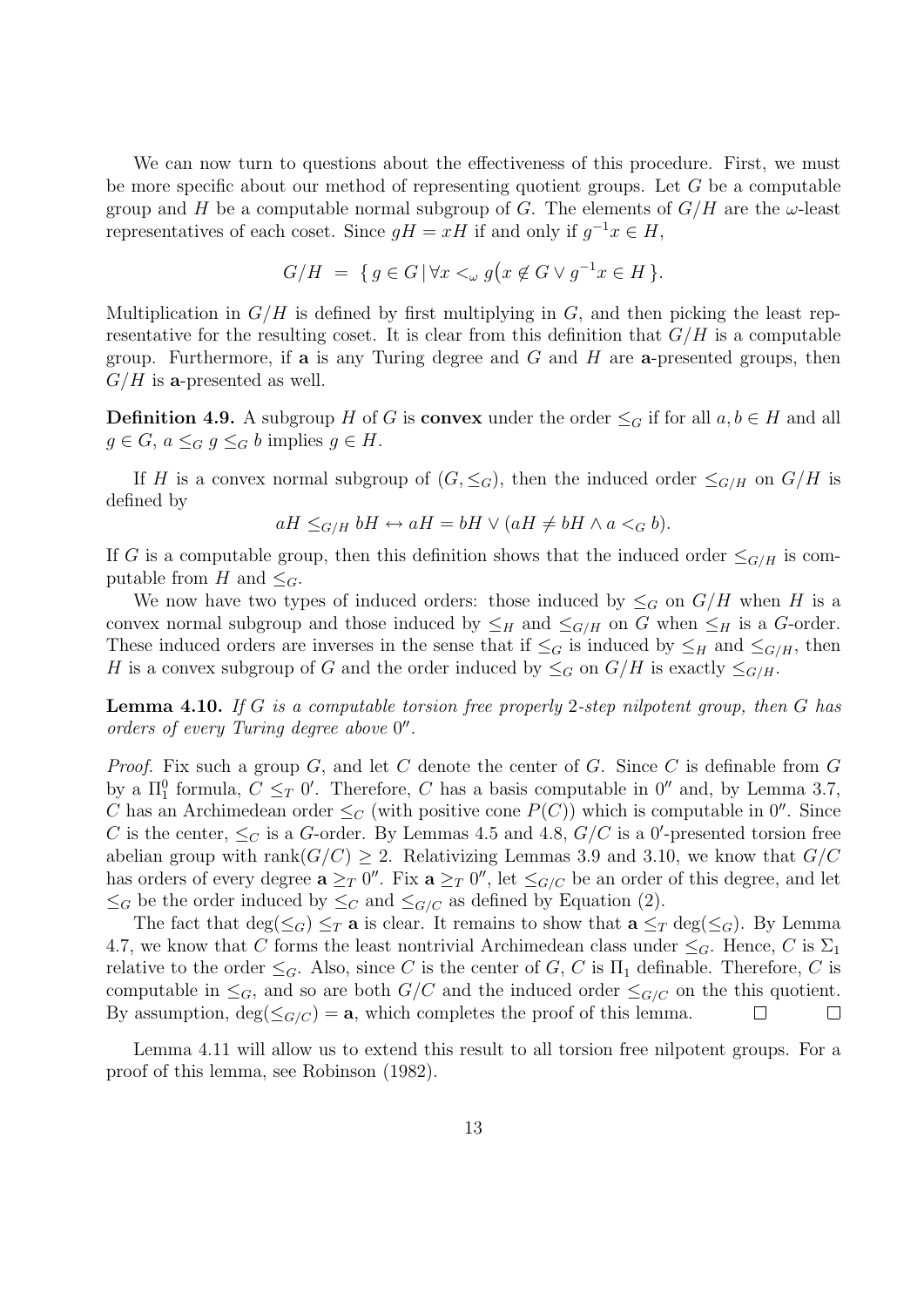**Lemma 4.11.** If  $m > 3$  and G is a properly m-step nilpotent group, then  $G/\zeta_{m-2}(G)$  is a properly 2-step nilpotent group.

**Lemma 4.12.** If  $m \geq 2$  and G is a computable torsion free properly m-step nilpotent group, then G has orders of every degree above  $0^{(m)}$ .  $(0^{(m)}$  denotes the  $m^{th}$  Turing jump of the empty set).

*Proof.* The case for  $m = 2$  was handled in Lemma 4.10, so we assume  $m \geq 3$ . As above,  $\zeta_1(G)$  is a 0'-presented group. For any  $1 \leq i < m$ , we have

$$
\zeta_{i+1}(G) = \{ g \in G \, | \, \forall h \in G \big( gh \zeta_i(G) = hg \zeta_i(G) \big) \}.
$$

Equality between these cosets is equivalent to  $(gh)^{-1}hg \in \zeta_i(G)$ , so  $\zeta_{i+1}(G)$  is definable from  $\zeta_i(G)$  by a  $\Pi_1^0$  formula. By induction, it follows that  $\zeta_{i+1}(G) \leq_T 0^{(i+1)}$ . Therefore, each  $\zeta_{i+1}(G)/\zeta_i(G)$  is a  $0^{(i+1)}$ -presented torsion free abelian group and each has a basis computable in  $0^{(i+2)}$ . By Lemma 3.7, each  $\zeta_{i+1}(G)/\zeta_i(G)$  admits an Archimedean order computable in  $0^{(i+2)}$ .

We apply our general method to construct an order on G. Fix Archimedean orders  $\leq_{\zeta_1}$  and  $\leq_{\zeta_2/\zeta_1}$  on  $\zeta_1(G)$  and  $\zeta_2(G)/\zeta_1(G)$  which are computable in  $0^{(2)}$  and  $0^{(3)}$ , respectively. Combining these orders, as in Equation (2), yields a G-order  $\leq_{\zeta_2}$  on  $\zeta_2(G)$ , which is computable in  $0^{(3)}$  and under which  $\zeta_1(G)$  is convex. Continuing this process for each  $\zeta_i(G)$  up to  $\zeta_{m-2}(G)$ , we define a G-order  $\leq_{\zeta_i}$  which is computable in  $0^{(i+1)}$  and under which  $\zeta_{i-1}(G)$  is convex.

We now have a G-order  $\leq_{\zeta_{m-2}}$  on  $\zeta_{m-2}(G)$  which is computable from  $0^{(m-1)}$ . Also, we know that  $\zeta_{m-2}(G)$  is  $0^{(m-2)}$ -presented, and so  $G/\zeta_{m-2}(G)$  is a  $0^{(m-2)}$ -presented torsion free properly 2-step nilpotent group. Relativizing Lemma 4.10 to  $0^{(m-2)}$ , we see that  $G/\zeta_{m-2}(G)$ has orders of every degree  $\mathbf{a} \geq 0^{(m)}$ . Fix such a degree  $\mathbf{a}$ , and let  $\leq_{G/\zeta_{m-2}}$  be an order of that degree. Let  $\leq_G$  be the order on G formed by combining  $\leq_{\zeta_{m-2}}$  with  $\leq_{G/\zeta_{m-2}}$  as in Equation (2).

Notice that for each  $i \leq m-2$ ,  $\zeta_i(G)$  is a convex subgroup of G. Therefore,  $C(G/\zeta_i(G))$ , which is isomorphic to  $\zeta_{i+1}(G)/\zeta_i(G)$ , is a convex subgroup of  $G/\zeta_i(G)$ . Furthermore, the restriction of the induced order  $\leq_{G/\zeta_i}$  to  $\zeta_{i+1}(G)/\zeta_i(G)$  is equal to  $\leq_{\zeta_{i+1}/\zeta_i}$ , and hence  $C(G/\zeta_i(G))$ consists of the least nontrivial Archimedean class of  $G/\zeta_i(G)$ .

The fact that  $\deg(\leq_G) \leq_T \mathbf{a}$  is clear. It remains to show that  $\mathbf{a} \leq_T \deg(\leq_G)$ . We proceed as in Lemma 4.10.  $\zeta_1(G)$  is both the center of G and the least Archimedean class under  $\leq_G$ , and hence is both  $\Pi_1$  and  $\Sigma_1$  in  $\leq_G$ . Therefore,  $\zeta_1(G)$  is computable from  $\leq_G$  and so are both  $G/\zeta_1(G)$  and the induced order  $\leq_{G/\zeta_1}$  on this quotient group. Furthermore,  $g \in \zeta_2(G)$ if and only if  $g \in C(G/\zeta_1(G))$ . Therefore  $\zeta_2(G)$  is  $\Pi_1$  in  $\zeta_1(G)$ , and hence is  $\Pi_1$  in  $\leq_G$ . Since  $C(G/\zeta_1(G))$  is the least Archimedean class under  $\leq_{G/\zeta_1}$ , it is  $\Sigma_1$  in  $\leq_{G/\zeta_1}$ , and hence is  $\Sigma_1$ in  $\leq_G$ . Together, these facts imply that  $C(G/\zeta_1(G))$  (and hence  $\zeta_2(G)$ ) are computable from  $\leq_G$ . By induction, it is clear that  $\zeta_{m-2}(G)$  and  $\leq_{G/\zeta_{m-2}}$  are computable from  $\leq_G$ . However,  $deg(\leq_{G/\zeta_{m-2}}) = \mathbf{a}$ , which completes the proof of this lemma.  $\Box$  $\Box$ 

**Theorem 4.13.** There is a  $\Pi_1^0$  class of separating sets C such that for any torsion free nilpotent group G

$$
\{ \deg(f) \, | \, f \in C \} \neq \{ \deg(p) \, | \, P \in \mathbb{X}(G) \}.
$$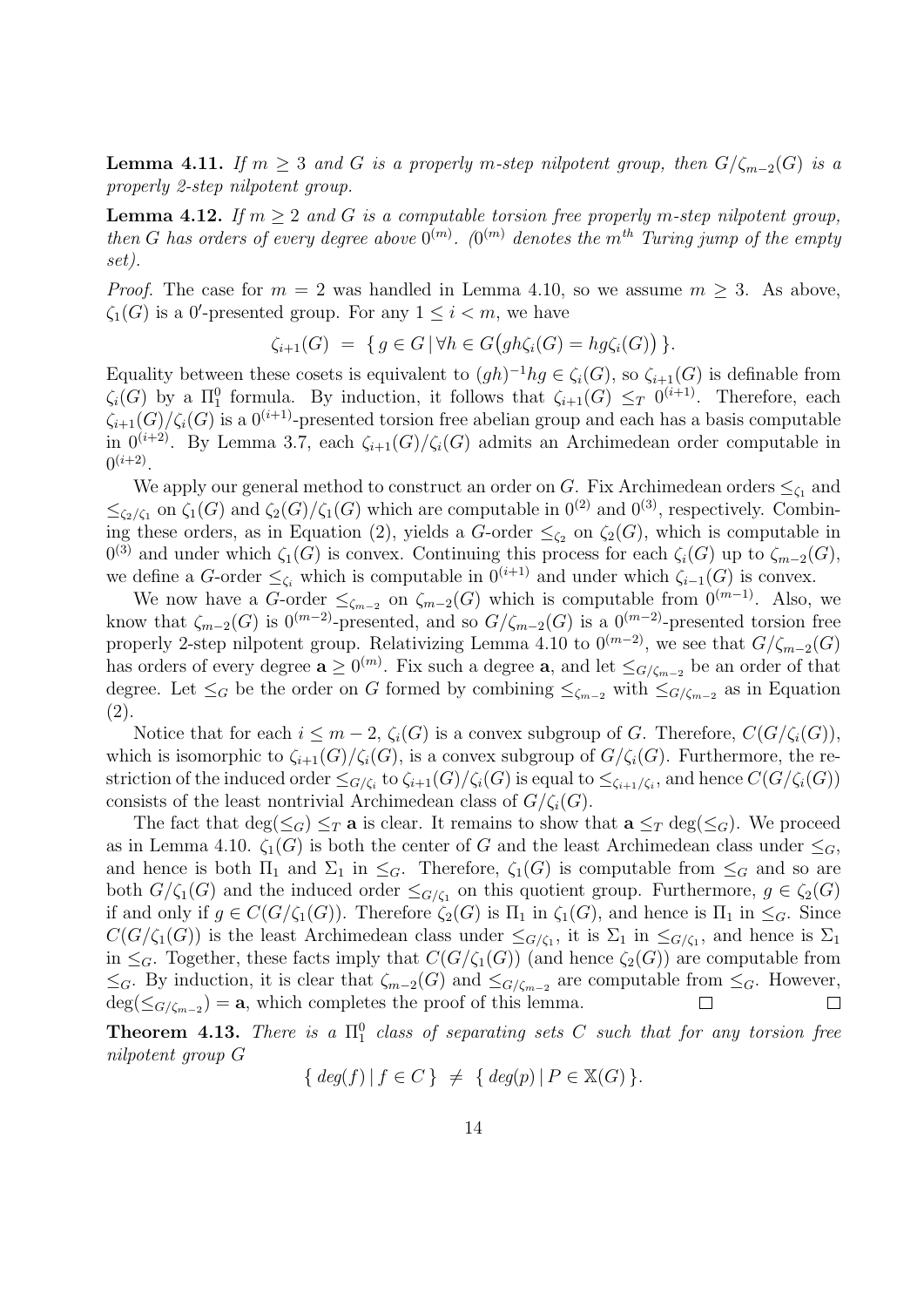*Proof.* If G is abelian, the theorem follows from Theorem 3.13. Otherwise, G must be properly n-step nilpotent for some  $n > 1$ . The theorem now follows from Lemmas 4.10 and 4.12 and the proof of Theorem 3.13.  $\Box$  $\Box$ 

# 5 Computable presentations

In this section, we turn our attention to the question of whether every orderable computable group is classically isomorphic to a computably orderable computable group. In other words, we ask whether every orderable computable group has a computable presentation which admits a computable order. Downey and Kurtz originally asked this question because in their example of a computable torsion free abelian group G with no computable order, G is classically isomorphic to  $\Sigma_{i=1}^{\omega} \mathbb{Z}_i$  (see Theorem 1.4). With the right presentation, this group obviously has a computable order. Downey and Kurtz were interested in the answer to this question for groups in general, not just abelian groups. The general question is still open, but, in this section, we point out a simple answer for the special case of abelian groups.

Lemma 5.1. Every computable torsion free abelian group of finite rank has a computable order.

Proof. This theorem follows immediately from Lemma 3.7.  $\Box$  $\Box$ 

We know that Theorem 5.1 is not true for all groups of infinite rank. However, the answer to our question about presentations follows directly from Lemma 3.7 and the following result.

**Theorem 5.2 (Dobritsa (1983)).** Let  $G$  be a computable torsion free abelian group. There is a computable group H which is classically isomorphic to G and has a computable basis.

Theorem 5.3. Every computable torsion free abelian group is classically isomorphic to a computable group with a computable order.

Proof. Let G be a computable torsion free abelian group. Lemma 5.1 has already handled the case when G has finite rank. If G has infinite rank, then let H be as in Theorem 5.2. By Lemma 3.7, H admits a computable order.  $\Box$  $\Box$ 

# 6 Representatives for Archimedean classes

In this section, we show that the analogue of Theorem 5.2 for the Archimedean classes of an ordered group fails.

**Definition 6.1.** Let G be an ordered group. The subset  $U \subseteq G$  is a set of unique Archimedean representatives for G if, for any  $u \neq v \in U$ ,  $u \not\approx v$ , and, for every  $g \in G$ , there is a  $u \in U$  with  $u \approx g$ .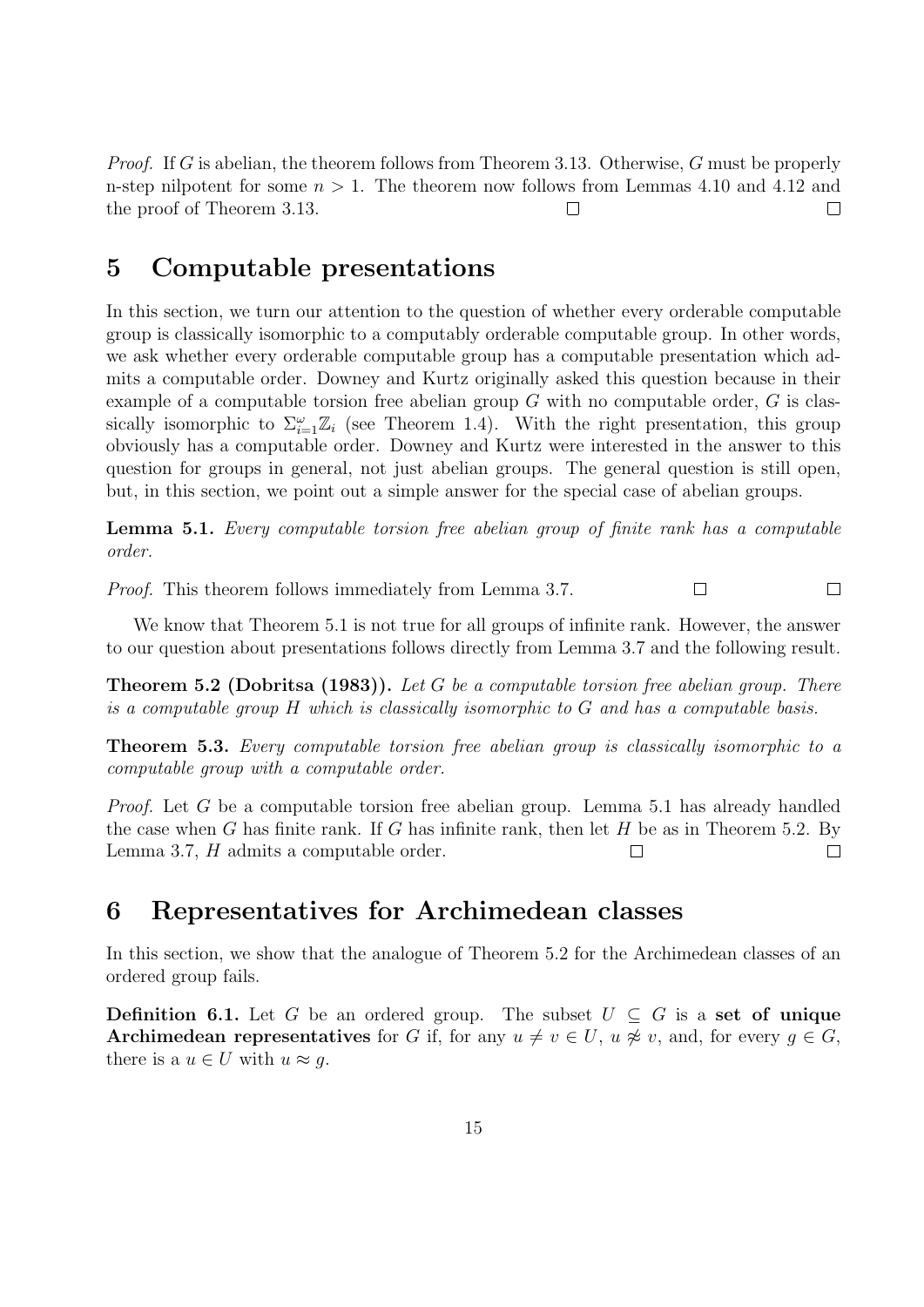For any computable ordered group  $G$  and any set  $U$  of unique Archimedean representatives for G, the set  $\{\langle g, h \rangle | g \approx h\}$  is computable in U. Also, for any such G and U, there is a set V of unique Archimedean representatives such that  $V \equiv_T U$  and  $V \subseteq P(G)$ . Therefore, up to Turing degree, we can always assume that our Archimedean representatives are positive.

The goal of this section is to show that not every computable ordered group has a computable presentation which admits a computable set of unique Archimedean representatives. The proof requires some background on the presentations of linear orders.

A computable presentation of a linear order  $L$  is an isomorphic copy of  $L$  in which both the domain and the ordering are computable. To generalize this definition, we allow the underlying equality in the presentation to be  $\Sigma_1^0$  rather than computable.

**Definition 6.2.** Let L be a countable linear order. A  $\Sigma_1^0$ -presentation of L is given by a computably enumerable set  $\leq_Z \subset \omega \times \omega$  such that the relation  $\approx_Z$ , defined by  $n \approx_Z m$  if and only if  $n \leq_Z m$  and  $m \leq_Z n$ , is an equivalence relation, and L is isomorphic to  $\langle \omega / \approx_Z , \leq_Z \rangle$ .

**Definition 6.3.** L is **computably presentable** ( $\Sigma^0_1$ -presentable) if there is a computable presentation ( $\Sigma_1^0$ -presentation, respectively) of L.

For a survey of the known results about presentations of linear orders, see Downey (1999). For our purposes, the most important result is Feiner's Theorem.

**Theorem 6.4 (Feiner (1970)).** There is a  $\Sigma_1^0$ -presented order L which is not computably presentable.

The intuition for a  $\Sigma_1^0$ -presented linear order L is that the elements of L are enumerated along with their ordering relations, but occasionally two apparently distinct elements collapse to a single point. Stated slightly more formally, given any  $n, m \in \omega$ , we can enumerate  $\leq_L$ until we see either  $n \leq_L m$  or  $m \leq_L n$ . What we cannot determine computably is whether n and m are equal in  $L$ . If they are equal, this information will eventually show up, but we cannot wait for it.

For our purposes, it will be better not to think of collapsing the elements of  $L$  as we discover they are equal, but rather, just to group the equal elements together in equivalence classes. To distinguish natural numbers from elements of  $L$ , we will use  $l_i$  to denote the elements of L. We think of L as enumerated in stages. At stage 0, we have  $l_0$ . Assume that at stage t we have the elements  $l_0, \ldots l_t$  ordered (and grouped according to our current knowledge of equalities) as

$$
l_{i_0} \approx_L l_{i_1} \approx_L \cdots \approx_L l_{i_{j_0}} \leq_L l_{i_{j_0+1}} \approx_L l_{i_{j_0+2}} \approx_L \cdots \approx_L l_{i_{j_1}} \leq_L \cdots
$$

$$
\cdots \leq_L l_{i_{j_{k-1}}} \approx_L \cdots \approx_L l_{i_{j_k}}.
$$

The particular order in which we write each set of L-equivalent elements will be important. Consider the element  $l_{t+1}$ . By enumerating  $\leq_L$ , we can figure out where  $l_{t+1}$  fits in this order, but in doing so, we may collapse some of the inequalities. If we discover a new equality among  $l_0, \ldots, l_t$ , then we replace the appropriate  $\leq_L$  by  $\approx_L$ , leaving the elements within the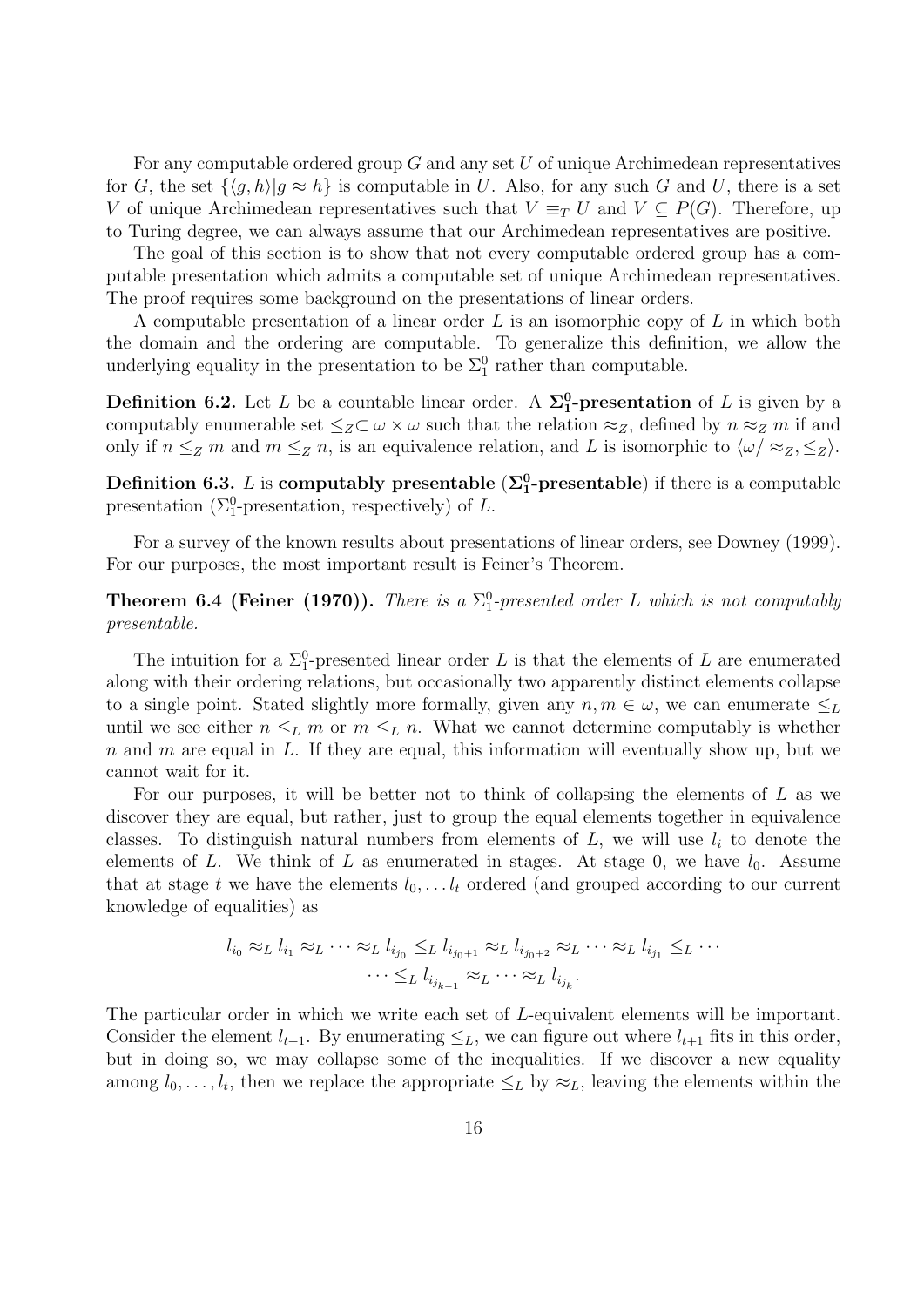L-equivalence classes in the same order. Our only stipulation about placing  $l_{t+1}$  in this order is that we do not place it in the middle of a string of L-equivalent elements. If  $l_{t+1}$  belongs between  $l_n \approx_L l_m$ , then we put  $l_{t+1}$  at the left end of the collection of elements which we currently know are L-equivalent to  $l_n$ .

The are two important features of this method of enumerating L. First, we determine a fixed order among the L-equivalent elements, and second, once we know  $l_n \approx_L l_m$ , we never place an L-equivalent element between them.

**Theorem 6.5.** There is a computable ordered abelian group  $(G, \leq_G)$  such that no computable presentation of  $(G, \leq_G)$  admits a computable set of unique representatives for its Archimedean classes.

The remainder of this section is devoted to the proof of Theorem 6.5. We let L be the  $\Sigma_1^0$ -presented order from Feiner's Theorem, and as above, we use  $l_i$  to denote the elements of L. Our strategy is to build a computable ordered group G such that, for any set  $U \subseteq P(G)$ of unique Archimedean representatives,  $\langle U \setminus \{0_G\}, \leq_G \rangle$  is isomorphic (as a linear order) to L. If such a set U were computable in any computable presentation of  $G$ , then we would have a contradiction to Feiner's Theorem.

We build G from an infinite set of generators,  $a_i$  for  $i \in \omega$ , using a computable set of relations of the form  $p_k a_i = a_j$  for some primes  $p_k$ . The elements of G are formal sums  $\sum_{I\subset\omega}c_i a_i$ , where I is a finite set,  $c_i\in\mathbb{Z}\setminus\{0\}$ , and none of our relations can be used to reduce the sum (this definition is given formally below).

The intuition is that each  $a_i$  starts out representing its own Archimedean class, which is intended to correspond to  $l_i \in L$ . If at some some stage, we discover that  $l_i \approx l_j$ , then we collapse the Archimedean classes of  $a_i$  and  $a_j$  by picking a large number n and adding the relation  $na_i = a_j$  to our group. This relation forces  $a_i$  and  $a_j$  into the same Archimedean class.

#### Construction of the set of relations

**Stage 0:** We start with one generator  $a_0$  and no relations.

**Stage t** + 1: Assume that we have the generators  $a_0, \ldots, a_t$ , with the corresponding elements  $l_0, \ldots l_t$  of L ordered as

$$
l_{i_0} \approx_L l_{i_1} \approx_L \cdots \approx_L l_{i_{j_0}} \leq_L l_{i_{j_0+1}} \approx_L l_{i_{j_0+2}} \approx_L \cdots \approx_L l_{i_{j_1}} \leq_L \cdots
$$

$$
\cdots \leq_L l_{i_{j_{k-1}}} \approx_L \cdots \approx_L l_{i_{j_k}}.
$$

First, add  $l_{t+1}$  to the order on the elements of L considered so far, as described above. Second, check the enumeration of  $\leq_L$  to see if there are any new equalities between the elements  $l_0, \ldots, l_{t+1}$ . If not, proceed to stage  $t + 2$ .

For each new equality  $l_{i_k} \approx_L l_{i_{k+1}}$  between adjacent elements in our fixed order on  $l_0, \ldots, l_{t+1}$ , we need to force the corresponding generators  $a_{i_k}$  and  $a_{i_{k+1}}$  into the same Archimedean class. Let  $p$  be the least odd prime greater than  $2t$  which has not been used, and add  $pa_{i_k} = a_{i_{k+1}}$  to our set of relations. Proceed to stage  $t + 2$ . End of construction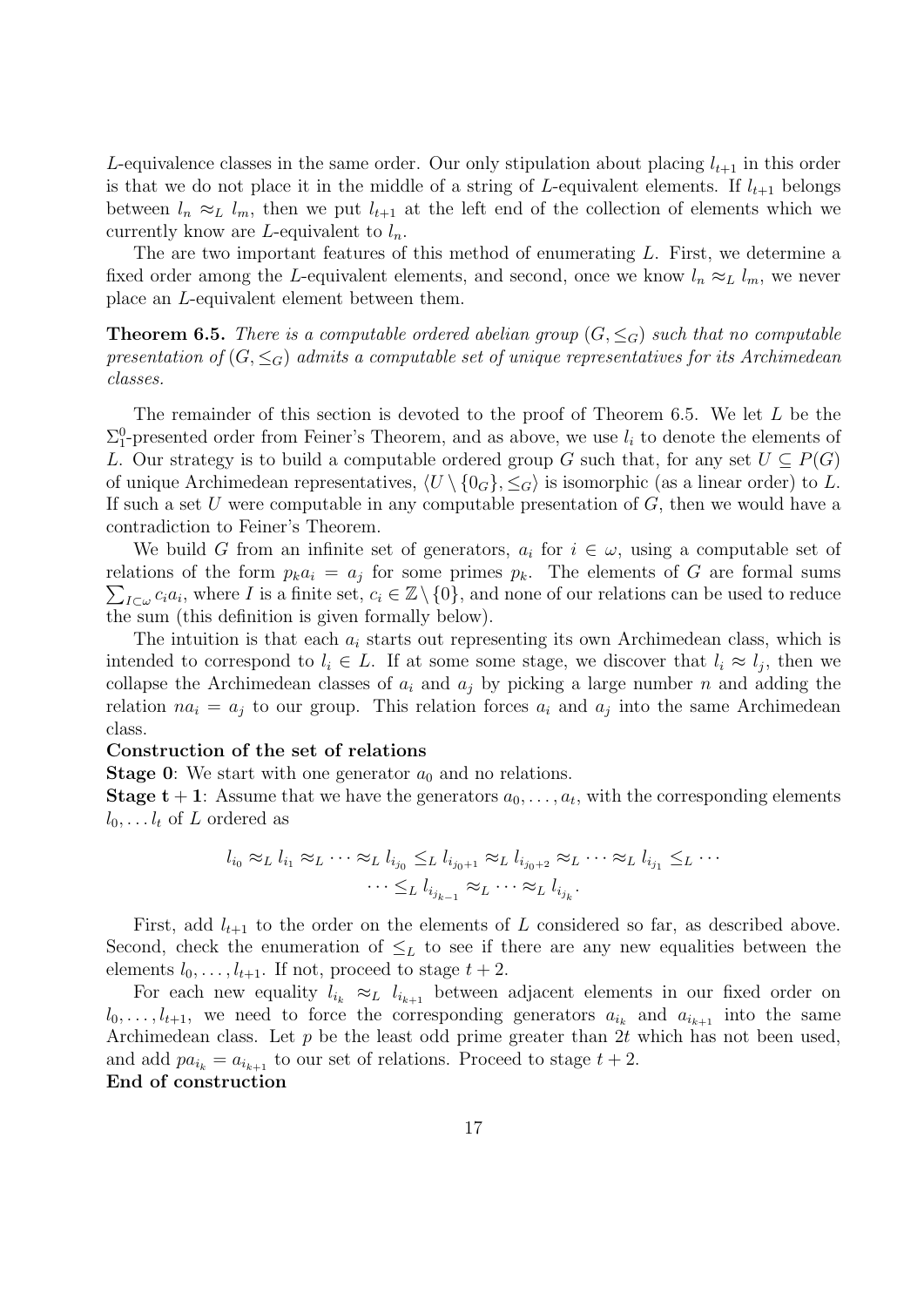Lemma 6.6. The set of relations is computable.

*Proof.* To decide if  $pa_i = a_j$  is in our set of relations, go to a stage  $t + 1$  such that  $i, j \leq t + 1$ and  $p \leq 2t$ . If this relation has not appeared by this stage, then it is not in our set.  $\Box$  $\sim 10$ 

**Definition 6.7.** A reduced sum is a formal sum  $\sum_{I} c_i a_i$ , where  $I \subset \omega$  is finite, each  $c_i$  is in  $\mathbb{Z} \setminus \{0\}$ , and there is no  $i \in I$ ,  $k \in \omega$ , and prime  $p < 2|c_i|$  for which  $pa_i = a_k$  holds.

If  $pa_i = a_k$  is in our set of relations and  $p < 2|c_i|$ , then this relation must enter by stage  $|c_i|$ of the construction. Therefore,  $k \leq |c_i|$ . This bound on k implies that the set of reduced sums is computable. Furthermore, there is an obvious procedure for reducing any formal finite sum to a reduced sum by applying a sequence of our relations.

The elements of G are exactly the reduced sums, and addition in G is defined by adding the sums componentwise and reducing the result. The identity element is the reduced sum in which  $I = \emptyset$ . To show that G is a group, it suffices to show that no two reduced sums are equivalent by a sequence of applications of our relations.

**Lemma 6.8.** If  $x = \sum_{I} c_i a_i$  and  $y = \sum_{J} d_j a_j$  are distinct reduced sums, then there is no sequence of applications of our relations which takes x to y.

*Proof.* At stage  $t+1$ , we do not place  $l_{t+1}$  between two elements we know are equal. Therefore, each  $a_i$  is involved in at most two relations,  $pa_j = a_i$  and  $qa_i = a_k$ , where p and q may or may not be the same prime. To prove the lemma, assume that there is a sequence of reduction relations taking  $x$  to  $y$ . We derive a contradiction by induction on the number of applications of our relations in such a sequence.

The base case is when the sequence of reduction relations has length one. Without loss of generality, suppose the only rule applied is  $pa_j = a_i$ . Let  $c_j$  denote the coefficient of  $a_j$  in x if  $j \in I$  and  $c_j = 0$  otherwise. Since x is in reduced form,  $|c_j| < p/2$ . After applying this relation, we see that the coefficient  $d_j$  of  $a_j$  in y is either  $c_j + p$  or  $c_j - p$ . In either case,  $j \in J$ and  $|d_j| > p/2$ , which contradicts the fact that y is a reduced sum.

For the induction case, assume that x is not equivalent to y via any sequence of reduction relations of length n. We need to show that no such sequence of length  $n+1$  suffices. Without loss of generality, assume the first relation applied is  $pa_{j_0} = a_{i_0}$ , and split into the following three subcases.

For the first subcase, assume this relation is applied again in the reduction in the opposite direction. That is, if the relation is originally applied to change  $c_{j_0}$  to  $c_{j_0} + p$ , then later it is applied to alter the coefficient of  $a_{j_0}$  by subtracting p (or vice versa). In this case, we can remove both occurrences of this relation to obtain a reduction sequence from  $x$  to  $y$  of length  $n-1$ . This sequence violates the induction hypothesis.

For the second subcase, assume that we are not in the first subcase, and that the first relation is applied to change the coefficient of  $a_{j_0}$  to  $c_{j_0} - p$ . The coefficient of  $a_{j_0}$  is no longer in reduced form. Since we are not in the first subcase and since  $a_{j_0}$  is involved in only two relations, there is a unique relation of the form  $qa_{j_1} = a_{j_0}$  that can be applied to fix the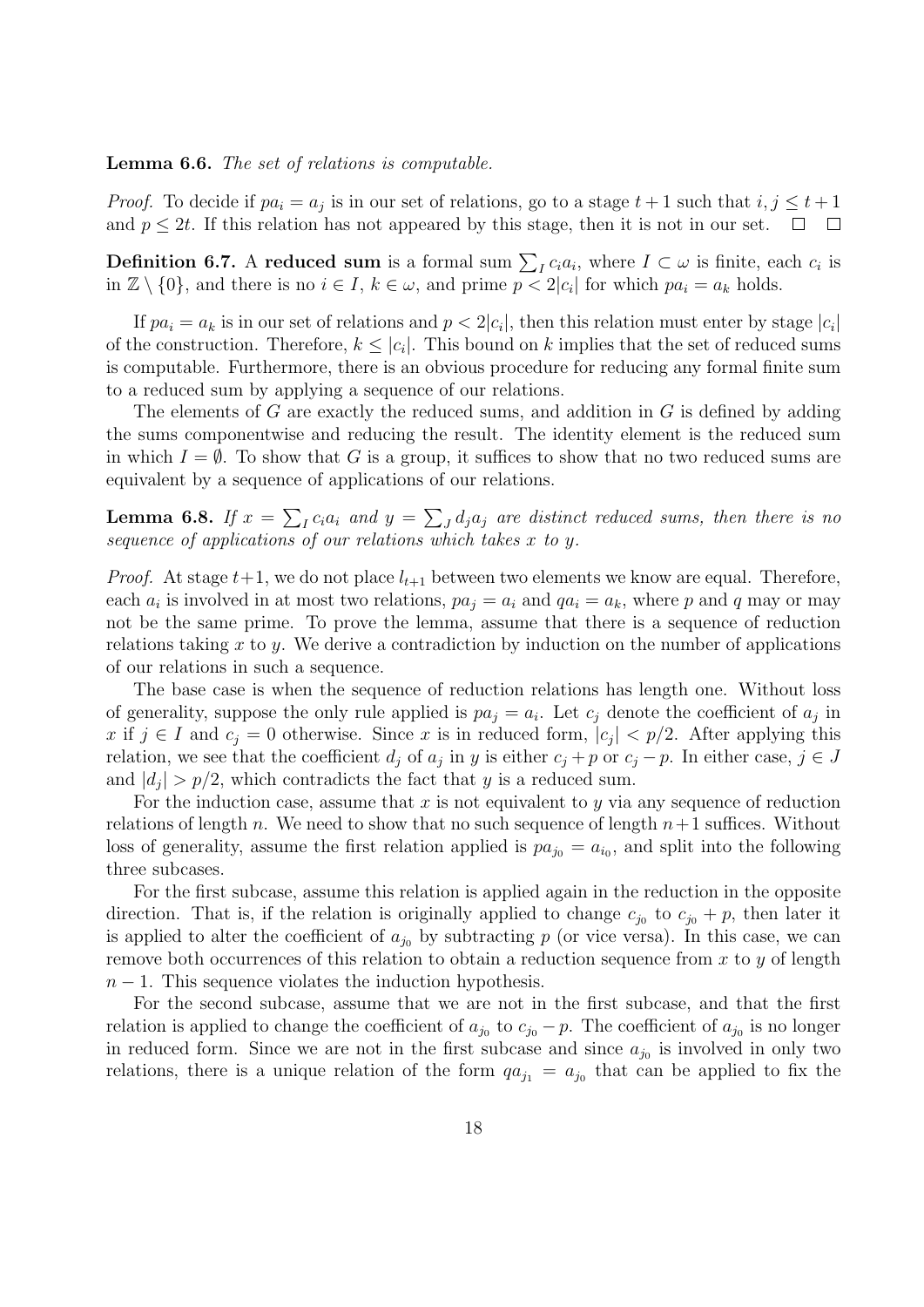coefficient of  $a_{j_0}$ . Furthermore, this relation must be applied to increase the coefficient of  $a_{j_0}$ , and hence subtract q from the coefficient of  $a_{j_1}$ . However, after applying this relation, the coefficient of  $a_{j_1}$  is not reduced. Either we are in the first subcase with respect to  $a_{j_1}$ , or we are in this second subcase with respect to  $a_{j_1}$ . If the former occurs, we can remove the two occurrences of the relation  $qa_{j1} = a_{j0}$  as above, contradicting the induction hypothesis. If the latter occurs, then we repeat the argument in this subcase. Either we find a relation with respect to which we are in the first subcase, or else, after applying our sequence of relations, the sum is not in reduced form.

For the third subcase, assume we are not in either of the first two subcases. Then, the first relation must change the coefficient of  $a_{j_0}$  from  $c_{j_0}$  to  $c_{j_0} + p$ . The coefficient of  $a_{j_0}$  is too large to be in reduced form, so there is a unique relation of the form  $qa_{j_1} = a_{j_0}$  that can be used to fix it. We now repeat the argument from the second subcase. Either we are in the first subcase with respect to  $a_{j_1}$  (in which case we get a contradiction as above), or we are in the third subcase with respect to  $a_{j_1}$ . We repeat this process, and either find a relation with respect to which we are in the first subcase, or after applying our sequence of relations, the sum is not in reduced form.  $\Box$  $\Box$ 

We still need to specify the order on G. Let  $x = \sum_{I} c_i a_i$  and  $y = \sum_{I} d_j a_j$  be distinct reduced sums. Let  $K = I \cup J$ ,  $c_k = 0$  for  $k \in K \setminus I$ ,  $d_k = 0$  for  $k \in K \setminus J$ , and let t be the  $\omega$ -largest element of K. At stage t, we have an order on  $l_0, \ldots, l_t$  as

$$
l_{i_0} \leq_L l_{i_1} \leq_L \cdots \leq_L l_{i_t},
$$

where some of the  $\leq_L$  may actually be  $\approx_L$ . Let  $i_k$  be such that  $l_{i_k}$  is the right most spot in this order at which  $c_{i_k} \neq d_{i_k}$ . Define  $x <_G y$  if and only if  $c_{i_k} <_{\mathbb{Z}} d_{i_k}$ . The following two lemmas are useful for showing that  $\leq_G$  defines an order on G.

**Lemma 6.9.** Let  $p_1, \ldots, p_n$  be odd primes, and let  $c_1, \ldots, c_n, d_1, \ldots, d_n$  be integers such that  $|c_i| < p_i/2$  and  $|d_i| < p_i/2$  for each i. If  $c_n < d_n$ , then  $C < D$ , where

$$
C = c_1 + c_2 p_1 + c_3 p_1 p_2 + \dots + c_n \prod_{i=1}^{n-1} p_i
$$
  
and 
$$
D = d_1 + d_2 p_1 + d_3 p_1 p_2 + \dots + d_n \prod_{i=1}^{n-1} p_i.
$$

*Proof.* The bounds  $|c_i| < p_i/2$  imply that

$$
\left| c_1 + c_2 p_1 + c_3 p_1 p_2 + \dots + c_{n-1} \prod_{i=1}^{n-2} p_i \right| \le
$$
  

$$
\frac{p_1 - 1}{2} + \frac{p_2 - 1}{2} p_1 + \frac{p_3 - 1}{2} p_1 p_2 + \dots + \frac{p_{n-1} - 1}{2} \prod_{i=1}^{n-2} p_i.
$$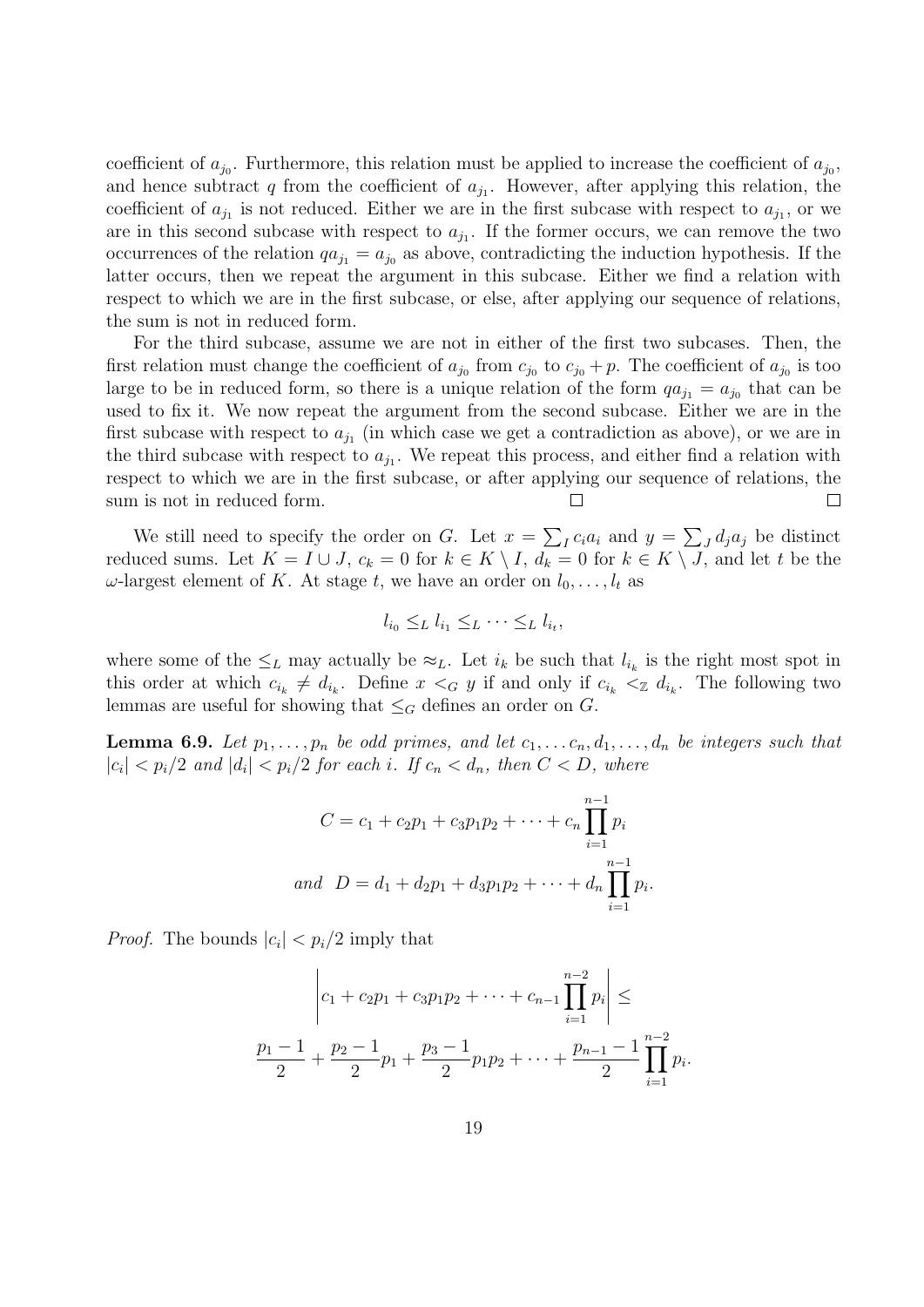The right hand side of this inequality is a telescoping sum which adds to  $(\prod_{i=1}^{n-1} p_i)/2 - 1/2$ . The corresponding sum with the  $d_i$  coefficients is similarly bounded. These bounds yield the following two strict inequalities:

$$
C \le c_n \left( \prod_{i=1}^{n-1} p_i \right) + \left( \frac{\prod_{i=1}^{n-1} p_i}{2} - \frac{1}{2} \right) < \left( \prod_{i=1}^{n-1} p_i \right) (c_n + 1/2)
$$
\n
$$
D \ge d_n \left( \prod_{i=1}^{n-1} p_i \right) - \left( \frac{\prod_{i=1}^{n-1} p_i}{2} - \frac{1}{2} \right) > \left( \prod_{i=1}^{n-1} p_i \right) (d_n - 1/2).
$$

Since  $c_n, d_n \in \mathbb{Z}$  and  $c_n < d_n$ , we have  $c_n + 1/2 \leq d_n - 1/2$ , so the lemma follows.  $\Box$  $\Box$ 

We say that  $a_i$  and  $a_j$  are related by a product of primes if for some  $n > 0$ , either  $a_i = na_j$ or  $a_j = na_i$  is a consequence of our set of relations.

#### **Lemma 6.10.** If  $l_i \approx l_j$ , then  $a_i$  and  $a_j$  are related by some product of primes.

*Proof.* Assume  $l_i \approx_L l_j$ . Since L is  $\Sigma_1^0$ -presented, we discover this fact at some finite stage  $t \geq i, j$ . At this stage, we have an order on  $l_0, \ldots, l_t$ , and we assume without loss of generality that  $l_i$  is to the left of  $l_j$ . If  $l_i$  and  $l_j$  are adjacent elements, then by construction, we include a relation of the form  $pa_i = a_j$ . If  $l_i$  and  $l_j$  are not adjacent elements, then we know that the finite set of elements between  $l_i$  and  $l_j$  are all L-equivalent. Consider an arbitrary adjacent pair  $l_n$  and  $l_m$  between  $l_i$  and  $l_j$ . Either we previously knew that  $l_n \approx_L l_m$ , in which case we have a relation of the form  $pa_n = a_m$  in our set, or we have just learned that  $l_n \approx_L l_m$ , in which case we put a relation of the form  $pa_n = a_m$  in our set. It follows that for every adjacent pair  $l_n$  and  $l_m$  between  $l_i$  and  $l_j$ , the generators  $a_n$  and  $a_m$  are related by some prime. Therefore,  $a_i$  and  $a_j$  are related by the product of these primes.  $\Box$ 

#### **Lemma 6.11.**  $\leq_G$  is an order on G.

*Proof.* To make the notation simpler for this proof, we denote  $l_i$  by just i, but continue to use  $a_i$  to designate the corresponding generator in G. For  $k \in \omega$ , let [k] denote the  $\omega$ -least element of the equivalence class of k under  $\approx_L$ , and let [L] denote the set of all [k]. Thus,  $[L] \cong L/\approx_L$ , with the order induced by  $\leq_L$ .

Consider the ordered group  $\sum_{[L]} \mathbb{Q}$ . The elements of  $\sum_{[L]} \mathbb{Q}$  are functions from [L] into  $\mathbb{Q}$ which are nonzero at only finitely many places. These functions are ordered by comparison at the  $\leq_L$ -greatest element of [L] at which they differ. To prove the lemma, it suffices to define a group homomorphism from G into  $\sum_{[L]} \mathbb{Q}$  and to show that this homomorphism preserves  $\lt_G$ . The appropriate properties of  $\leq_G$  then follow from the corresponding properties in  $\sum_{[L]} \mathbb{Q}$ .

By definition,  $i \approx_L [i]$  for each  $i \in L$ , so it follows from Lemma 6.10 that  $a_i$  and  $a_{[i]}$  are related by some product of primes. That is, either  $n_i a_{[i]} = a_i$  or  $a_{[i]} = n_i a_i$  for some  $n_i \in \omega$ . Let  $\varphi: G \to \sum_{L} \mathbb{Q}$  be the map defined as follows. For  $k \in [L], \varphi$  sends  $a_k$  to the function  $f_k : [L] \to \mathbb{Q}$  such that  $f_k(k) = 1$  and  $f_k(n) = 0$  for all  $n \in [L]$  with  $n \neq k$ . For  $a_i$  with  $i \notin [L], \varphi$  sends  $a_i$  to the function  $f_i$  such that  $f_i(n) = 0$  for  $n \in [L]$  with  $n \neq [i], f([i]) = n_i$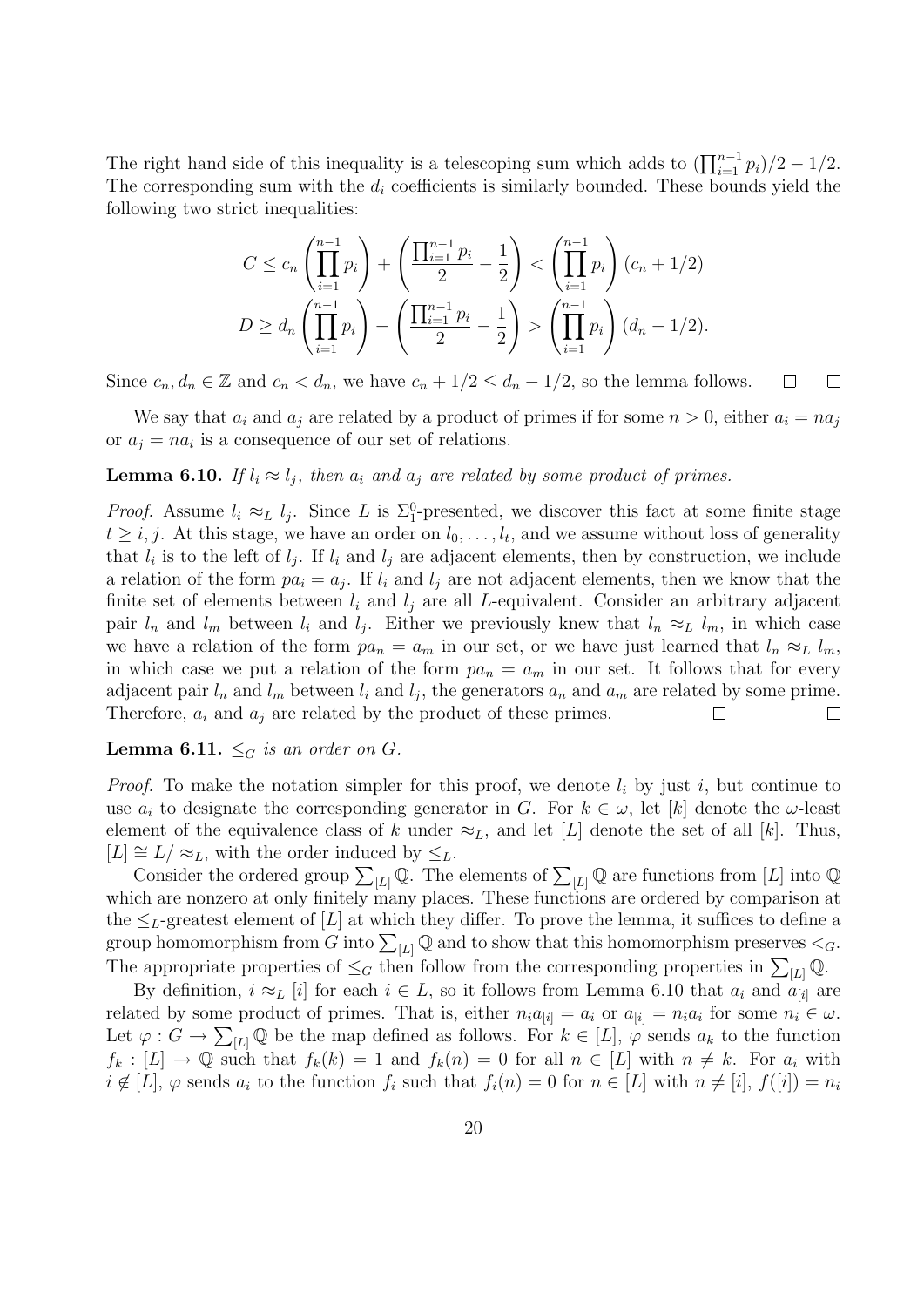if  $a_i = n_i a_{[i]}$ , and  $f([i]) = 1/n_i$  if  $n_i a_i = a_{[i]}$ . Notice that with these definitions,  $\varphi$  respects the relations between the generators of G. Therefore,  $\varphi$  can be extended to a homomorphism from G to  $\sum_{[L]}$  Q.

It remains to show that  $g \lt_G h$  implies  $\varphi(g) \lt \varphi(h)$  under the order on  $\sum_{[L]} \mathbb{Q}$ . Consider the reduced sums  $g = \sum_I c_i a_i$  and  $h = \sum_J d_j a_j$ . Let t be the  $\omega$ -largest element of  $I \cup J$ . For all  $s \leq t$ , set  $c_s = 0$  if  $s \notin I$  and set  $d_s = 0$  if  $s \notin J$ . At stage t, there is an ordering on  $0, 1, \ldots, t$  as elements of L,  $i_0 \leq_L i_1 \leq_L \cdots \leq_L i_t$ , where, as usual, some of the  $\leq_L$  relations may be  $\approx_L$ . Assume that in the definition of  $\leq_G$ , we compare g and h at  $i_k$ . This implies that  $c_{i_k} < d_{i_k}$  and  $c_{i_s} = d_{i_s}$  for all  $k < s \leq t$ .

By the definition of  $\varphi$ , the order relationship between  $\varphi(g)$  and  $\varphi(h)$  is determined by their values in the  $[i_k]$  component of  $\sum_{[L]} \mathbb{Q}$ . Therefore, we need to consider the indices  $i_{k-n}, \ldots, i_k$ which are equal in  $L$  in the end. That is, we need to look at more than the just the indices which are equal at stage  $t$ . It suffices to look at these indices, because for any other index, either the coefficients in q and h are equal, or the index corresponds to a generator which is mapped to an Archimedean smaller component in  $\sum_{[L]} \mathbb{Q}$ . Assume we have

$$
i_{k-n} \approx_L i_{k-n+1} \approx_L \cdots \approx_L i_k,
$$

and  $i_{k-n-1}\not\approx_L i_{k-n}$ . To show  $\varphi(g) < \varphi(h)$ , it suffices to show the  $[i_k]$  component of  $\varphi(g')$  is less than the  $[i_k]$  component of  $\varphi(h')$  where

$$
g' = c_{i_{k-n}} a_{i_{k-n}} + c_{i_{k-n+1}} a_{i_{k-n+1}} + \dots + c_{i_k} a_{i_k}
$$
  
and 
$$
h' = d_{i_{k-n}} a_{i_{k-n}} + d_{i_{k-n+1}} a_{i_{k-n+1}} + \dots + d_{i_k} a_{i_k}.
$$

Since  $i_{k-n}, \ldots, i_k$  are equal in L, the corresponding generators are related by certain primes:

$$
p_{j_{k-n}}a_{i_{k-n}} = a_{i_{k-n+1}}, \ p_{j_{k-n+1}}a_{i_{k-n+1}} = a_{i_{k-n+2}}, \ldots, p_{j_{k-1}}a_{i_{k-1}} = a_{i_k}.
$$

The fact that g and h are represented by reduced sums implies that  $|c_{i_{k-x}}| < p_{j_{k-x}}/2$  and  $|d_{i_{k-x}}| < p_{j_{k-x}}/2$  for all  $1 \leq x \leq n$ . Assume without loss of generality that the  $[i_k]$  component of  $\varphi(a_{i_{k-n}})$  is 1. (The general case follows by multiplying or dividing by the actual value of this component.) The  $[i_k]$  components of  $\varphi(g')$  and  $\varphi(h')$  are, respectively,

$$
c_{i_{k-n}} + c_{i_{k-n+1}} p_{j_{k-n}} + c_{i_{k-n+2}} p_{j_{k-n}} p_{j_{k-n+1}} + \cdots + c_{i_k} \prod_{x=1}^{n} p_{j_{k-x}}
$$
  
and  $d_{i_{k-n}} + d_{i_{k-n+1}} p_{j_{k-n}} + d_{i_{k-n+2}} p_{j_{k-n}} p_{j_{k-n+1}} + \cdots + d_{i_k} \prod_{x=1}^{n} p_{j_{k-x}}$ 

Since  $|c_{i_{k-x}}| < p_{j_{k-x}}/2$  and  $|d_{i_{k-x}}| < p_{j_{k-x}}/2$  for all  $1 \le x \le n$ , and also  $c_{i_k} < d_{i_k}$ , Lemma 6.9 can be applied with the primes  $p_{j_{k-n}}, \ldots, p_{j_{k-1}}$ . This application of Lemma 6.9 shows that the  $[i_k]$  component of  $\varphi(g)$  is less than the  $[i_k]$  component of  $\varphi(h)$ , which completes the proof of the lemma. П  $\Box$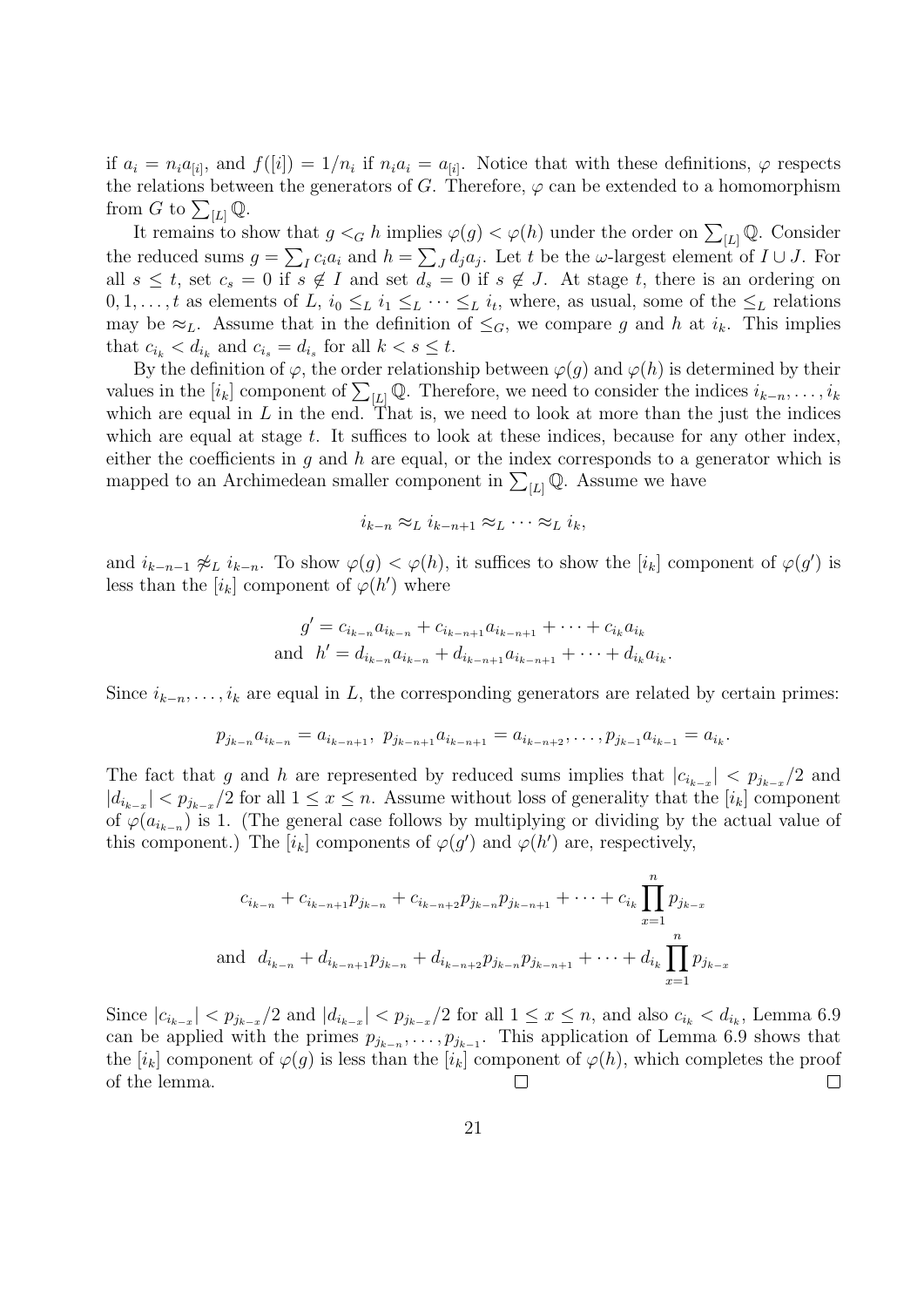**Lemma 6.12.** For every i and j,  $a_i \approx a_j$  if and only if  $l_i \approx_L l_j$ .

*Proof.* The fact that  $l_i \approx_L l_j$  implies  $a_i \approx a_j$  follows directly from Lemma 6.10. For the other direction, assume that  $a_i \approx a_j$ , and let  $\varphi$  be as in Lemma 6.11. From  $a_i \approx a_j$ , it follows that  $a_{[i]} \approx a_{[j]}$ . Since  $\varphi$  is order preserving,  $\varphi(a_{[i]}) \approx \varphi(a_{[j]})$ . From the definition of  $\varphi$  and the order on  $\Sigma_{L}(\mathbb{Q})$ , it follows that for any n and  $m, \varphi(a_n) \approx \varphi(a_m)$  if and only if  $l_n \approx_L l_m$ . Therefore,  $l_{[i]} \approx_L l_{[j]},$  which implies  $[i] = [j]$  and  $l_i \approx_L l_j.$  $\Box$ 

**Lemma 6.13.** For any ordered group  $H \cong G$  and any set of unique Archimedean representatives  $U \subset P(H)$ ,  $\langle U \setminus \{0_H\}, \leq_H \rangle$  is isomorphic to L as a linear order.

Proof. This lemma follows immediately from Lemma 6.12. It also completes the proof of Theorem 6.5, since if H and U were both computable, then  $\langle U \setminus \{0_H\}, \leq_H \rangle$  would be a computable presentation on L, contradicting Feiner's Theorem.  $\Box$  $\Box$ 

# References

- Cenzer, D. and J. Remmel (1999): " $\Pi_1^0$  classes in mathematics," in Y. Ershov, S. Goncharov, A. Nerode and J. Remmel, eds., *Handbook of recursive mathematics*, *Volume 2*, pp. 623– 821, North Holland.
- Dobritsa, V. (1983): "Some constructivizations of abelian groups," Siberian Math. J., 24, no. 2: pp. 167–173.
- Downey, R. (1999): "Computability theory and linear orderings," in Y. Ershov, S. Goncharov, A. Nerode and J. Remmel, eds., *Handbook of recursive mathematics*, *Volume 2*, pp. 823– 976, North Holland.
- Downey, R. and S. A. Kurtz (1986): "Recursion theory and ordered groups," Ann. Pure Appl. Logic, 32: pp. 137–151.
- Feiner, L. (1970): "Hierarchies of Boolean algebras," J. Symbolic Logic, 35: pp. 365–374.
- Fuchs, L. (1963): Partially ordered algebraic systems, Pergamon Press.
- Hatzikiriakou, K. and S. G. Simpson (1990): " $WKL_0$  and orderings of countable abelian groups," Contemporary Mathematics, 106: pp. 177–180.
- Jockusch Jr., C. G. and R. I. Soare (1972): " $\Pi_1^0$  classes and degrees of theories," Trans. Amer. Math. Soc, 173: pp. 33–56.
- Kokorin, A. and V. Kopytov (1974): Fully ordered groups, Halsted Press.
- Metakides, G. and A. Nerode (1979): "Effective content of field thoery," Ann. Math. Logic, 17: pp. 289–320.